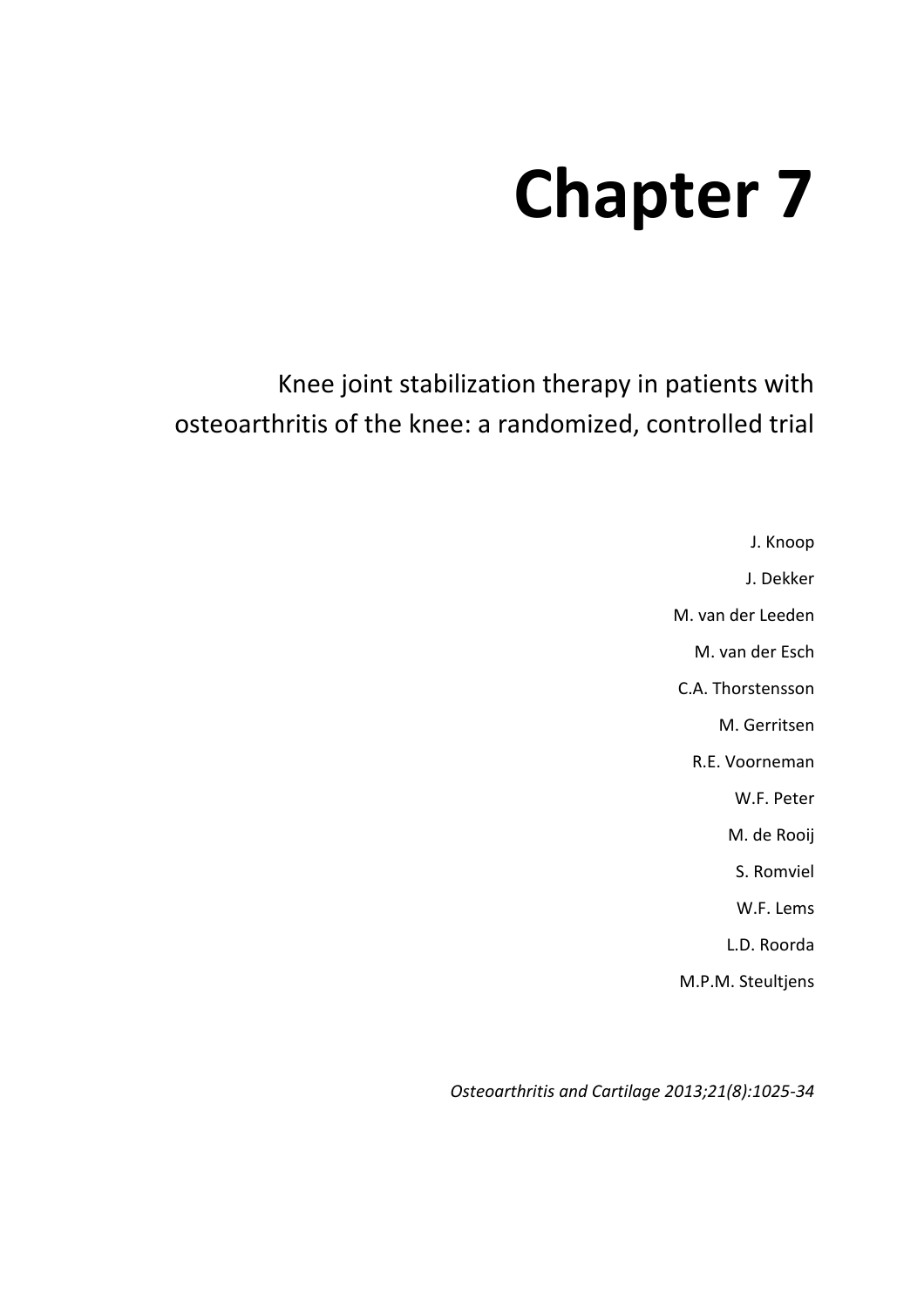# **Abstract**

*Objective.* To investigate whether an exercise program, initially focusing on knee stabilization and subsequently on muscle strength and performance of daily activities is more effective than an exercise program focusing on muscle strength and performance of daily activities only, in reducing activity limitations in patients with knee osteoarthritis (OA) and instability of the knee joint.

*Design.* A single-blind, randomized, controlled trial involving 159 knee OA patients with selfreported and/or biomechanically assessed knee instability, randomly assigned to 2 treatment groups. Both groups received a supervised exercise program for 12 weeks, consisting of muscle strengthening exercises and training of daily activities, but only in the experimental group specific knee joint stabilization training was provided. Outcome measures included activity limitations (Western Ontario and McMaster Universities Osteoarthritis Index - WOMAC physical function, primary outcome), pain, global perceived effect, and knee stability.

*Results.* Both treatment groups demonstrated large (~20-40%) and clinically relevant reductions in activity limitations, pain, and knee instability, which were sustained 6-months post-treatment. No differences in effectiveness between experimental and control treatment were found on WOMAC physical function (B (95% confidence interval-CI)= -0.01 (- 2.58, 2.57)) or secondary outcome measures, except for a higher global perceived effect in the experimental group (*P*=0.04).

*Conclusions.* Both exercise programs were highly effective in reducing activity limitations and pain, and restoring knee stability in knee OA patients with instability of the knee. In knee OA patients suffering from knee instability, specific knee joint stabilization training, in addition to muscle strengthening and functional exercises, does not seem to have any additional value.

Dutch Trial Register (NTR) registration number NTR1475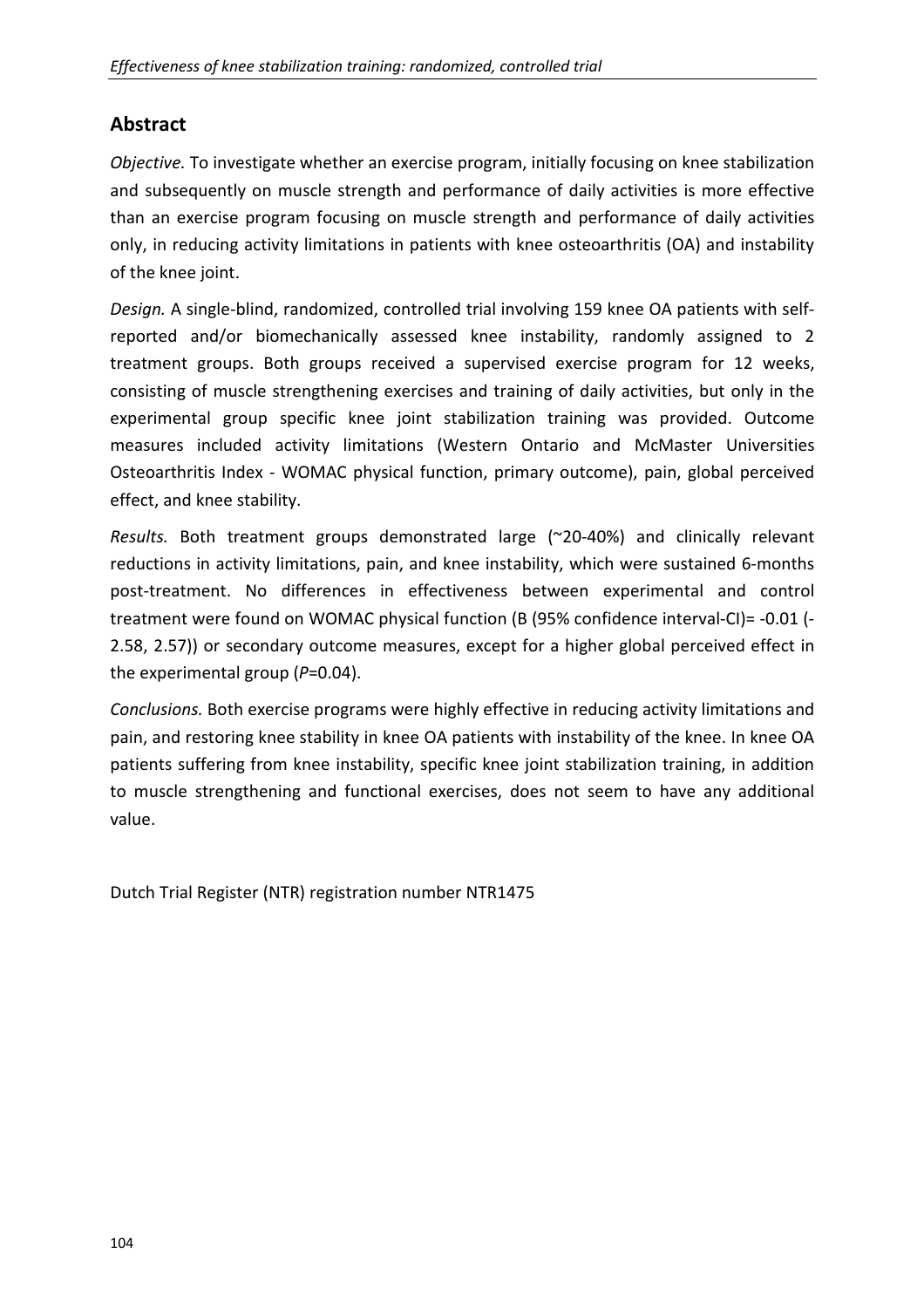#### **Introduction**

Osteoarthritis (OA) of the knee leads to more chronic activity limitations among the elderly than any other disease (1). However, no curative treatment is currently available (2). Exercise therapy, which mainly concerns strength training, is considered an essential treatment in knee OA and is recommended in international guidelines (2-4). Systematic reviews (5-7) clearly report the beneficial effects of exercise therapy in knee OA. However, these effects are moderate at best, with mean effect sizes of 0.40 and 0.37 reported for pain and activity limitations, respectively, compared to no exercise (5). By improving the content of exercise programs, as well as the selection of patients, effects of exercise therapy might be improved.

Knee instability, which can be defined as the inability to maintain a position or control movements of the knee joint under differing external loads (8), has recently become a focus of research in knee OA. Patient-reported knee instability, described as 'a feeling of giving way, shifting, or buckling of the knee during daily activities', was found to be prevalent in a majority (>60%) of knee OA patients (9-11) and independently associated with activity limitations (even after adjusting for pain, muscle weakness, and radiographic severity) (9;10;12). Dynamic neuromuscular control, which is provided by the interaction of proprioceptive stimuli (i.e., perception of position and movement of an extremity or a joint in space (13)) and muscle actions, and the passive restraint system (i.e., ligaments and capsule) are thought to be responsible for knee stabilization (8).

Muscle weakness in the upper leg is an established risk factor for activity limitations in knee OA, based on longitudinal data (14). Recent cross-sectional studies from our group (15-18) suggested that the relationship between muscle weakness and activity limitations is affected by biomechanical factors involved in the knee joint stabilization process, namely proprioceptive accuracy of the knee, varus-valgus laxity of the knee (i.e., passive restraint system), and varus-valgus knee motion during walking. In these studies, muscle weakness was found to be more strongly related to activity limitations in those patients with impaired proprioceptive accuracy (15;16), high laxity (17), or high knee motion during walking (18) than in patients with adequate proprioceptive accuracy, low laxity, or low knee motion during walking. These findings may suggest that when upper leg muscles are weak and other biomechanical factors involved in the knee joint stabilization process are impaired as well, the knee joint becomes unstable, and more severe activity limitations may ensue (according to Neuromuscular model, Fig. 1).

More importantly, these findings could imply that knee OA patients with knee instability may not benefit optimally from standard exercises targeting muscle strength. An exercise program that additionally targets other biomechanical factors involved in the knee joint stabilization process could be more beneficial for this subgroup. Moreover, knee joint stabilization training may need to be specifically provided in the first, low-intense phase of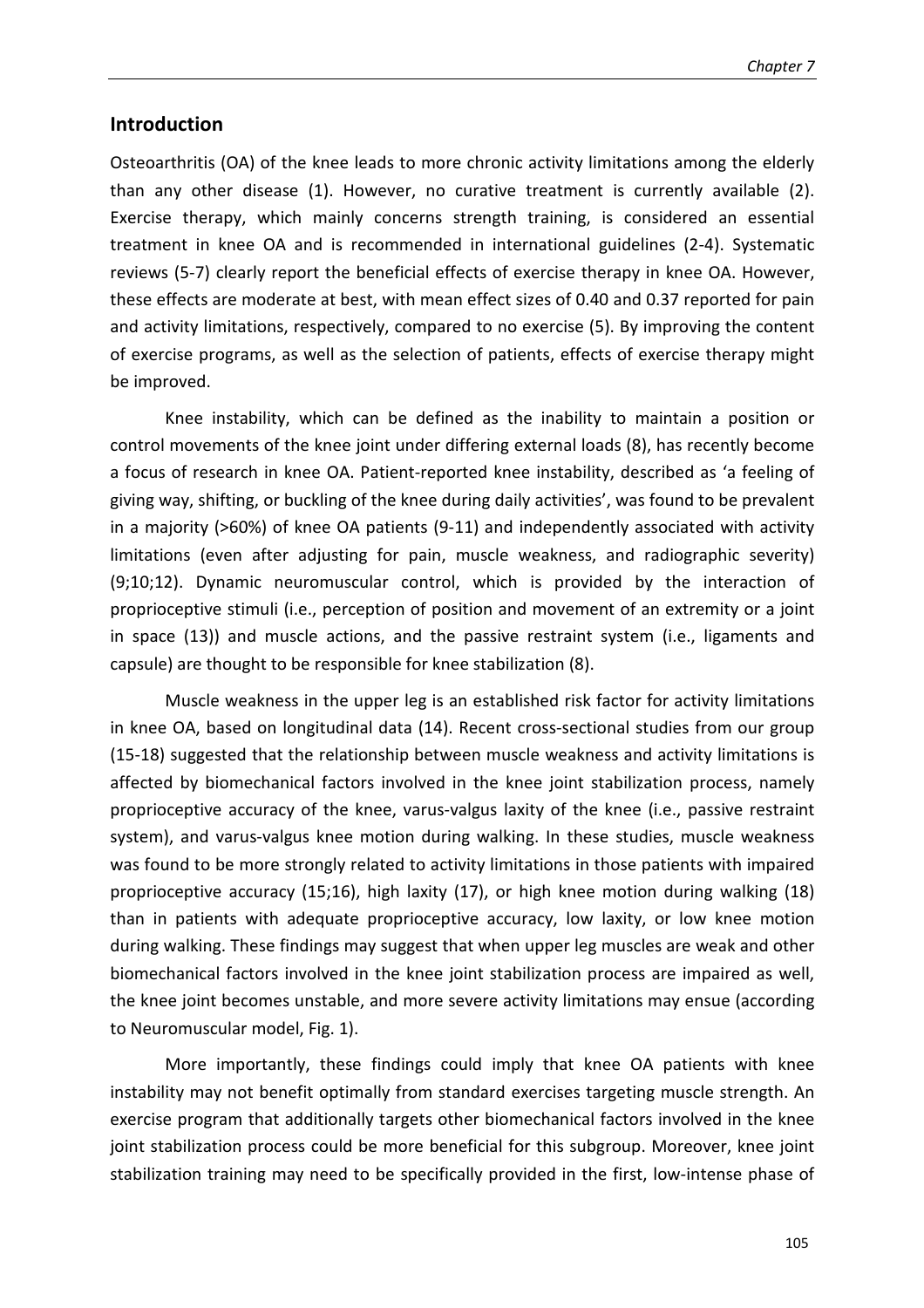the intervention, prior to higher-intensity strength training, as patients suffering from knee instability may not be able to perform strengthening exercises safely (i.e., without risking joint-specific adverse events) (19), Currently, such an intervention has not been evaluated.

This study aims to investigate whether an exercise program, initially focusing on knee stabilization and subsequently on muscle strength and performance of daily activities is more effective than an exercise program focusing on muscle strength and performance of daily activities only, in reducing activity limitations in patients with knee OA and instability of the knee joint.



## Neuromuscular model

**Fig. 1.** Neuromuscular model

# **Methods**

## *Trial design*

This study is a single-blind, randomized, controlled trial, conducted in an outpatient rehabilitation center (Reade, Amsterdam, The Netherlands), approved by the Medical Ethical Review Board (Reade/Slotervaart Hospital) and in compliance with the Helsinki declaration. The assessor (SR) who performed measurements was blinded for group allocation.

## *Participants*

Participants were recruited from February 2009 to March 2011 through advertisements in local and regional newspapers and from regular referral from rheumatologists or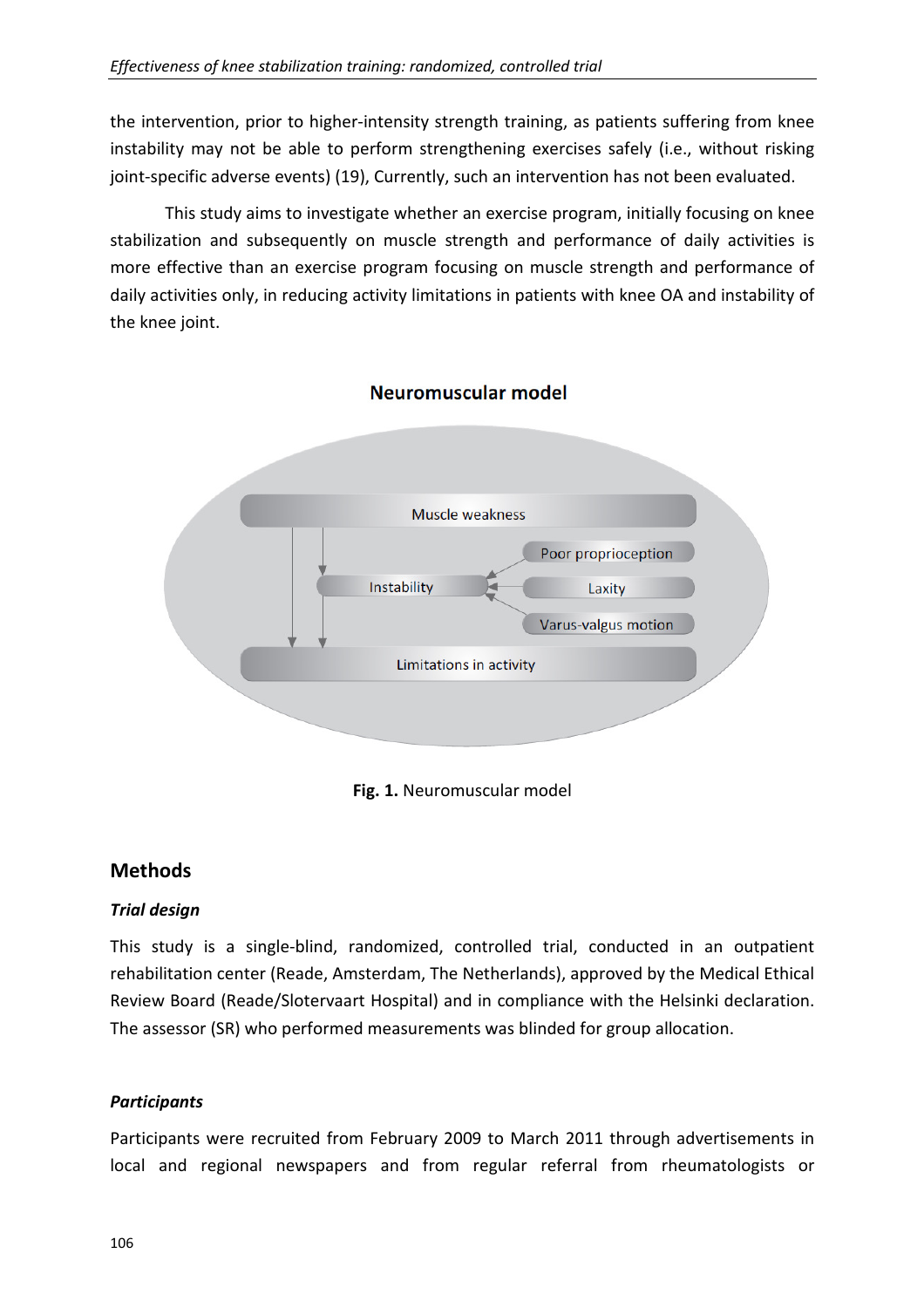rehabilitation physicians from our rehabilitation center. Participants' eligibility was first assessed by screening questionnaire and telephone screening by the researcher, and subsequently by physical examination by a rheumatologist, rehabilitation physician, and assessor. All participants provided written informed consent.

Inclusion criteria were (i) diagnosis of knee OA according to clinical ACR criteria (20), (ii) age between 40 and 75 years, and (iii) presence of self-reported and/or biomechanically assessed knee instability. Self-reported knee instability was defined as at least one episode of buckling, shifting, or giving way of the knee in the past 3 months, reported by the patient (21). Biomechanically assessed knee instability was defined as the presence of muscle weakness (i.e., bodyweight-adjusted isokinetic hamstrings strength ≤0.80 Nm/kg for men or ≤0.55 Nm/kg for women) in combination with presence of (i) impaired proprioceptive accuracy (i.e., score ≥4.3°) and/or (ii) high passive varus-valgus laxity (i.e., score ≥4.6° for men or ≥7.7° for women). Mean scores from both legs were used; cut-off points were based on previous data (15;17).

Exclusion criteria were (i) other forms of arthritis than OA (e.g., crystal arthropathy, septic arthritis, spondylarthropathy) identified by radiography and/or blood- and urine samples, (ii) presence of comorbidity resulting in severe activity limitations, (iii) total knee arthroplasty (TKA) or TKA in near future, (iv) severe knee pain (i.e., numeric rating scale (NRS) >8), (v) insufficient comprehension of Dutch language, (vi) inability to be scheduled for therapy, and (vii) unwillingness to give informed consent.

#### *Randomization*

A computer generated random sequence for group allocation was made prior to the study, using a permutated block randomization procedure comprising 4 participants per block. This randomization technique was chosen to ensure equal sample sizes between the 2 treatment groups. Group allocation was concealed by opaque, sealed, consecutively numbered envelopes. Every 12 weeks, around 16 eligible patients were randomly allocated (allocation ratio 1:1) over 2 parallel treatment groups (experimental and control group). In total, the study consisted of 11 consecutive pairs of parallel treatment groups.

#### *Interventions*

*Experimental intervention.* The experimental intervention comprised an exercise program of twelve weeks, with 2 sessions of 60 minutes weekly, and a home-exercise program for 5 days weekly (non-treatment days only), with gradual increase in training intensity, knee load and exercise difficulty during the program. The exercise program consisted of 3 phases: first phase (week 1-4) targeting knee joint stabilization, second phase (week 5-8) targeting muscle strength (i.e., muscle endurance) in addition to knee joint stabilization, and third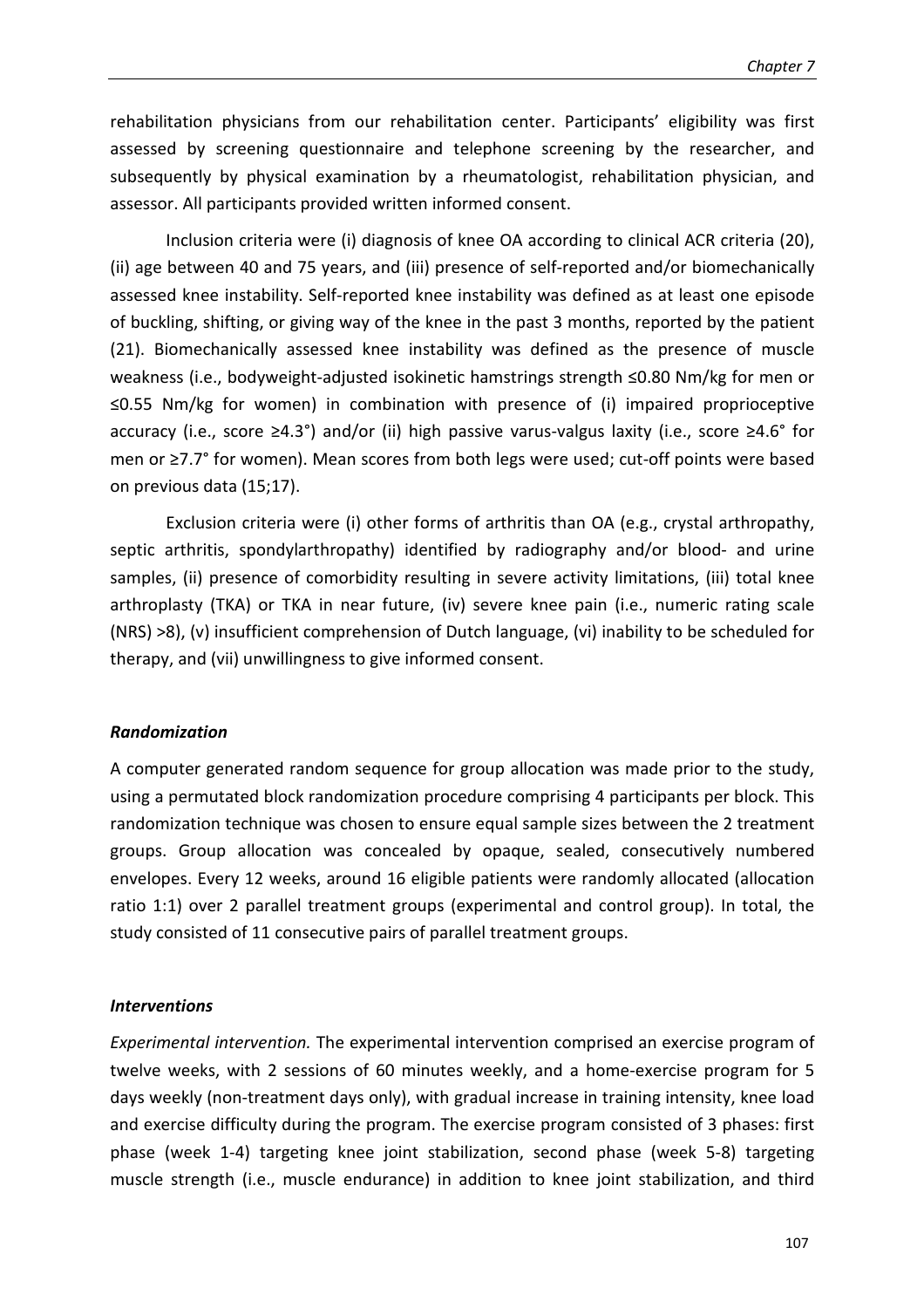phase (week 9-12) targeting performance of daily activities in addition to knee joint stabilization and muscle strength (i.e., maximal muscle power). In the first week only, sessions were located in a swimming pool to minimize knee loading, while from the second week, land-based therapy was provided.

In the first phase (week 1-4), specific knee joint stabilization training was provided. This training specifically focused on perception of knee position and motion to improve proprioceptive accuracy, and on maintenance of static or dynamic control of the knee (i.e., neuromuscular control (22)) to limit consequences of high laxity and to minimize high knee motion. Exercises in this phase were of relatively low intensity, to enable the patients to optimally focus on knee stabilization, and were performed with minimal knee load, to avoid joint-specific adverse events (e.g., pain flares, giving way of the knee). Exercises consisted of 3 sets of 15 repetitions. In addition, 3 educational sessions (i.e., information concerning OA disease, risk factors for functional decline and advice on self-management) were provided.

In the second phase (week 5-8), muscle strengthening exercises were added to the program, targeting muscle endurance. Training intensity and knee load gradually increased each week, but remained sub-maximal. Moreover, knee stabilization training increased in difficulty. Exercises consisted of 3 sets of 15 repetitions (in week 5 and 6) or 20 repetitions (in week 7 and 8).

In the third phase (week 9-12), functional, patient-tailored exercises, targeting specific daily activities which were indicated to be relevant and problematic by the patients themselves, and aerobic training (e.g., cross-trainer, treadmill) were added to the program. Training intensity and knee load further gradually increased each week to maximum level as possible, targeting maximal muscle power. In addition, knee stabilization training further increased in difficulty. Exercises consisted of 3 sets of 10 repetitions. Finally, participants were encouraged to remain physically active after completion of the exercise program. See supplementary file for more detailed information.

*Control intervention.* Patients in the control group received exercise therapy sessions of 60 minutes twice weekly for 12 weeks (hydrotherapy in first week, land-based therapy from week 2), including home exercises for 5 days as week, similar to the experimental group. The control intervention consisted of only 2 phases: first phase (week 1-8) targeting muscle strength (i.e., muscle endurance), and second phase (week 9-12) targeting performance of daily activities in addition to muscle strength (i.e., maximal muscle power).

In the first 4 weeks, exercises of low intensity and minimal knee load were provided, in addition to education on knee OA. From week 5, training intensity and knee load gradually increased, with muscle strengthening exercises targeting muscle endurance in week 5-8 and maximal muscle power in week 9-12, and with addition of functional and aerobic exercises from week 9, similar to the experimental intervention.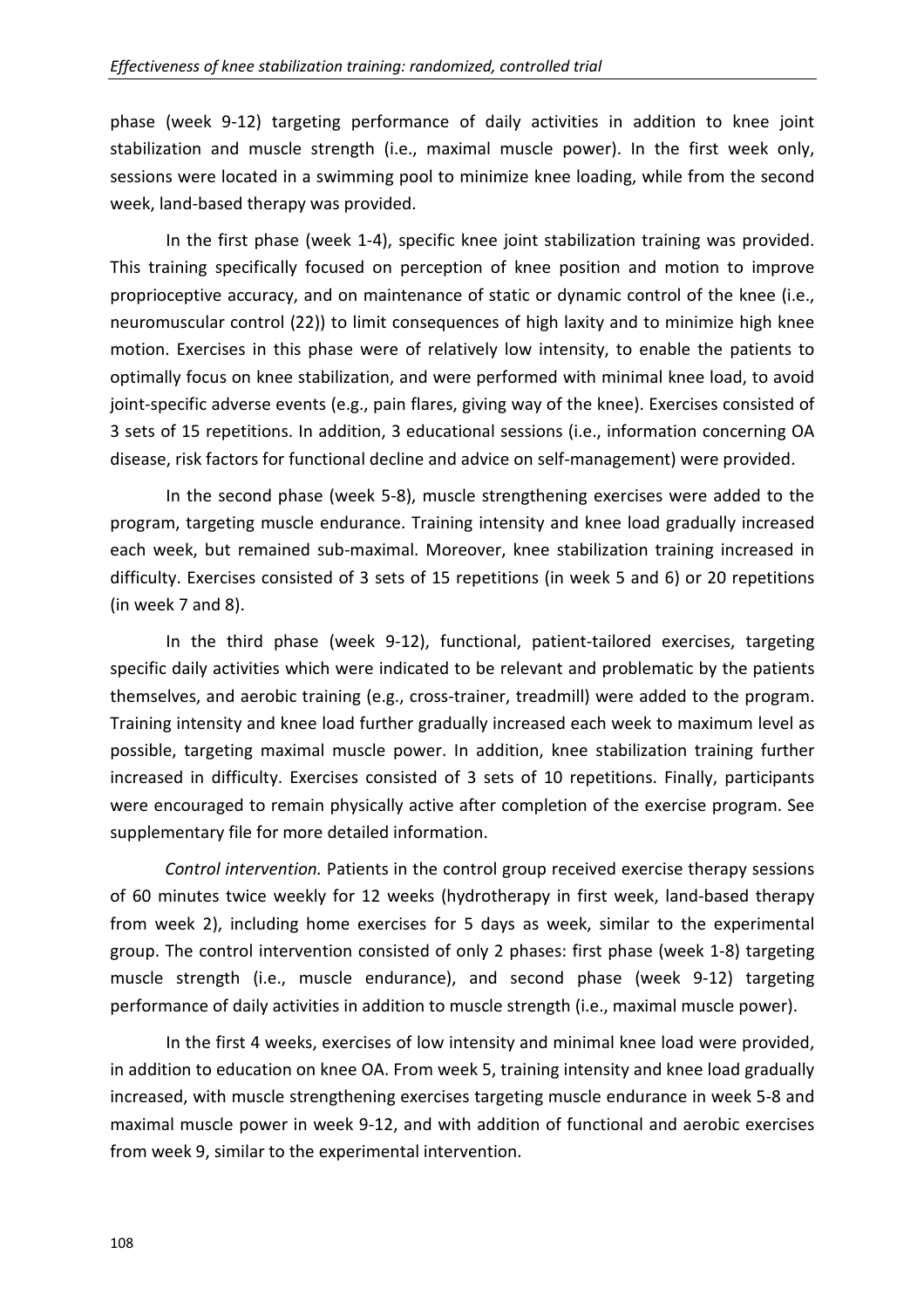*Contrast between interventions.* The experimental intervention differed from the control intervention in the presence of specific knee joint stabilization training, consisting of (i) instructions and feedback on knee position and motion; and (ii) specific exercises.

During the entire program, but explicitly in the first 4 weeks, patients in the experimental group were extensively instructed to focus on their knee position and to control this position (e.g., maintaining neutral knee alignment, avoiding sudden movements of the knee like giving way). For this purpose, while exercising, patients received verbal and tactile feedback from physical therapists and visual feedback from mirrors on knee position. Although training intensity, knee load and difficulty of exercises increased during the program, patients were instructed to keep performing exercises in a controlled manner. Physical therapists from the control group were not allowed to provide instructions and feedback on knee position, meaning that patients from this group could perform exercises in any way they saw fit.

Additionally, only the experimental group received specific exercises, in which patients were challenged to maintain adequate knee position (see Fig. 2 for an example). Patients from the control group did not receive these specific exercises.

Training intensity and amount of attention from the physical therapists were intended to be similar in both groups.

*Physical therapists.* Each group, consisting of approximately 8 patients, was supervised by 2 physical therapists, specifically trained to provide the particular treatment. Every 12 weeks, booster training sessions for participating physical therapists were provided, for experimental and control treatment separately. Physical therapists (*n*=17) were assigned to only one treatment arm.



Fig. 2. Example of knee stabilization exercise: forward lunge step under sideways knee load by use of dynaband, emphasizing on neutral alignment of the knee: no valgus position (left photo) or varus position (right foto), but knee position in line with hip and ankle (centred photo)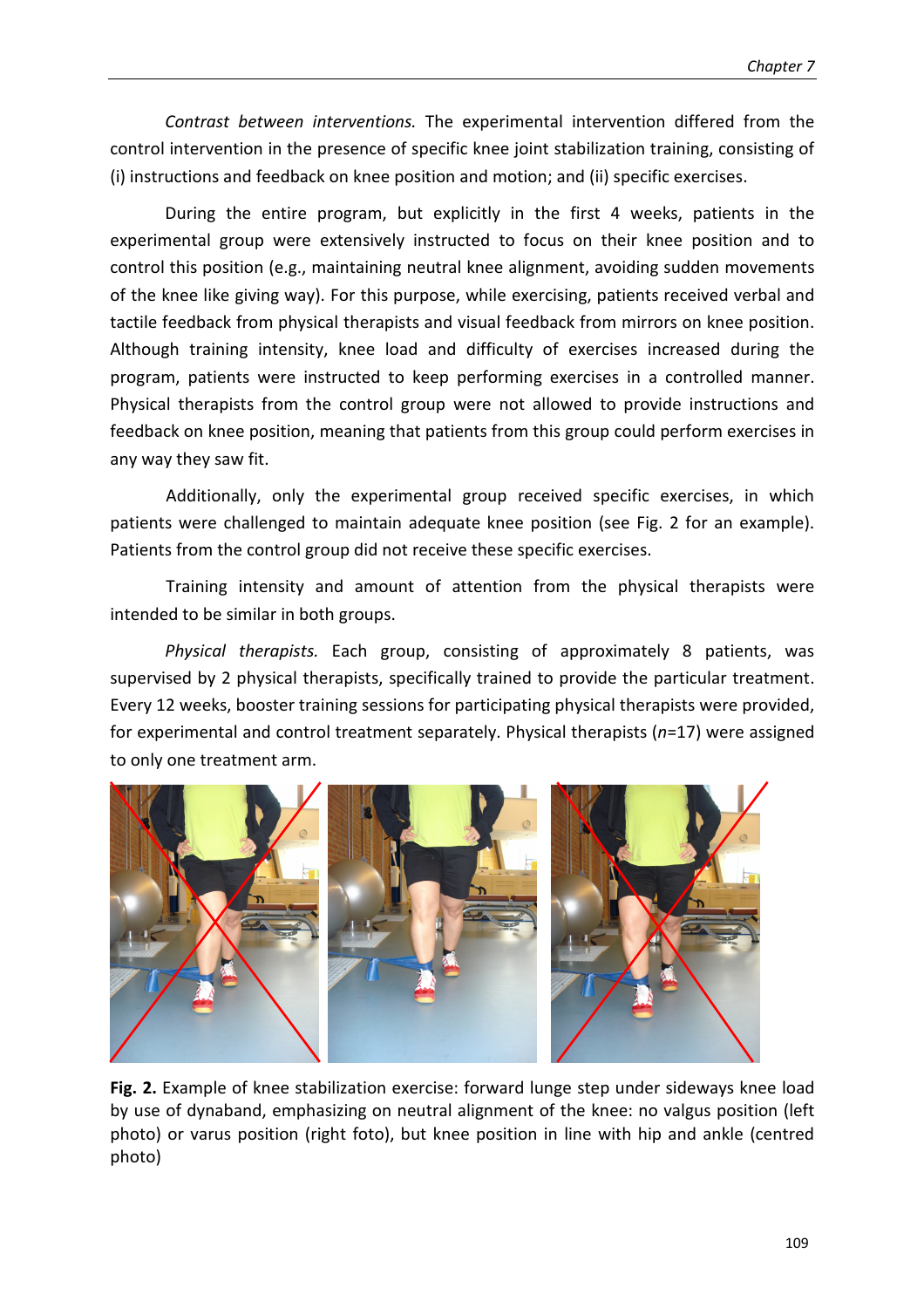## *Outcomes*

*Primary outcome measure.* Self-reported activity limitations was assessed by the Dutch translation of the Western Ontario and McMaster Universities Osteoarthritis Index (WOMAC), subscale physical function (23;24).

*Secondary outcome measures.* Knee pain severity during the last week was scored on an NRS ranging from 0-10 (0=no pain; 10=worst pain imaginable) (25). Global perceived effect (GPE) was assessed on a 7-point scale (ranging from 1=symptoms have never been worse, to 7=symptoms are completely gone) and dichotomized as 'improved' (score 5-7) or 'not improved' (score 1-4). Self-reported knee joint instability (i.e., ≥1 episode of buckling, shifting or giving way of the knee in the past 6 weeks (21)) and whether this knee instability resulted in activity limitations (9) were assessed by questionnaire. Isokinetic muscle strength of the upper leg (quadriceps and hamstrings strength) and proprioceptive accuracy of the knee (threshold detection of motion) were assessed as described in previous studies (15). The Get Up and Go (GUG) test (26) was used to assess observed activity limitations. Selfreported performance of 3 daily activities most relevant to the patient was determined by the Patient Specific Functioning List (PSFL) (27). Walking Questionnaire (WQ35) (28), Climbing Stairs Questionnaire (CStQ15) (29), and Questionnaire Rising and Sitting down (QR&S39) (30) were used to assess specific lower-extremity related limitations in daily activities and have been validated in OA patients. In addition, baseline demographics were obtained.

For knee-specific variables we used data from 1 knee per person (index knee). Index knees were determined as follows: (i) knee with clinical diagnosis of knee OA according to ACR-criteria; (ii) in case of clinical diagnosis of knee OA in both knees, knee that fulfilled criteria for biomechanically assessed knee instability (based on cut-off points for muscle weakness in combination with impaired proprioceptive accuracy and/or high laxity; see *Participants*); (iii) in case of biomechanically assessed knee instability in both knees or none at all, knee that fulfilled criteria for self-reported knee instability; (iv) in case of self-reported knee instability in both knees or none at all, a knee was randomly chosen.

All measurements were performed by one blinded assessor (SR), at baseline and at 3 follow-up (FU) points: at 6-week FU (mid-treatment), 12-week FU (directly post-treatment) and 38-week FU (6-months post-treatment). Serious adverse events, defined as falls, injuries, or severe illness during exercising were collected by the researcher. Therapists assessed patient-perceived training intensity on a Borg-scale (31) after each session, and pain severity (NRS) during the past week, which could be used for individual adaptations of the exercise protocol. In addition, at 38-week FU, GPE in comparison to directly posttreatment, adherence to the home exercises, level of physical activity and use of health care during 6-months FU period were assessed.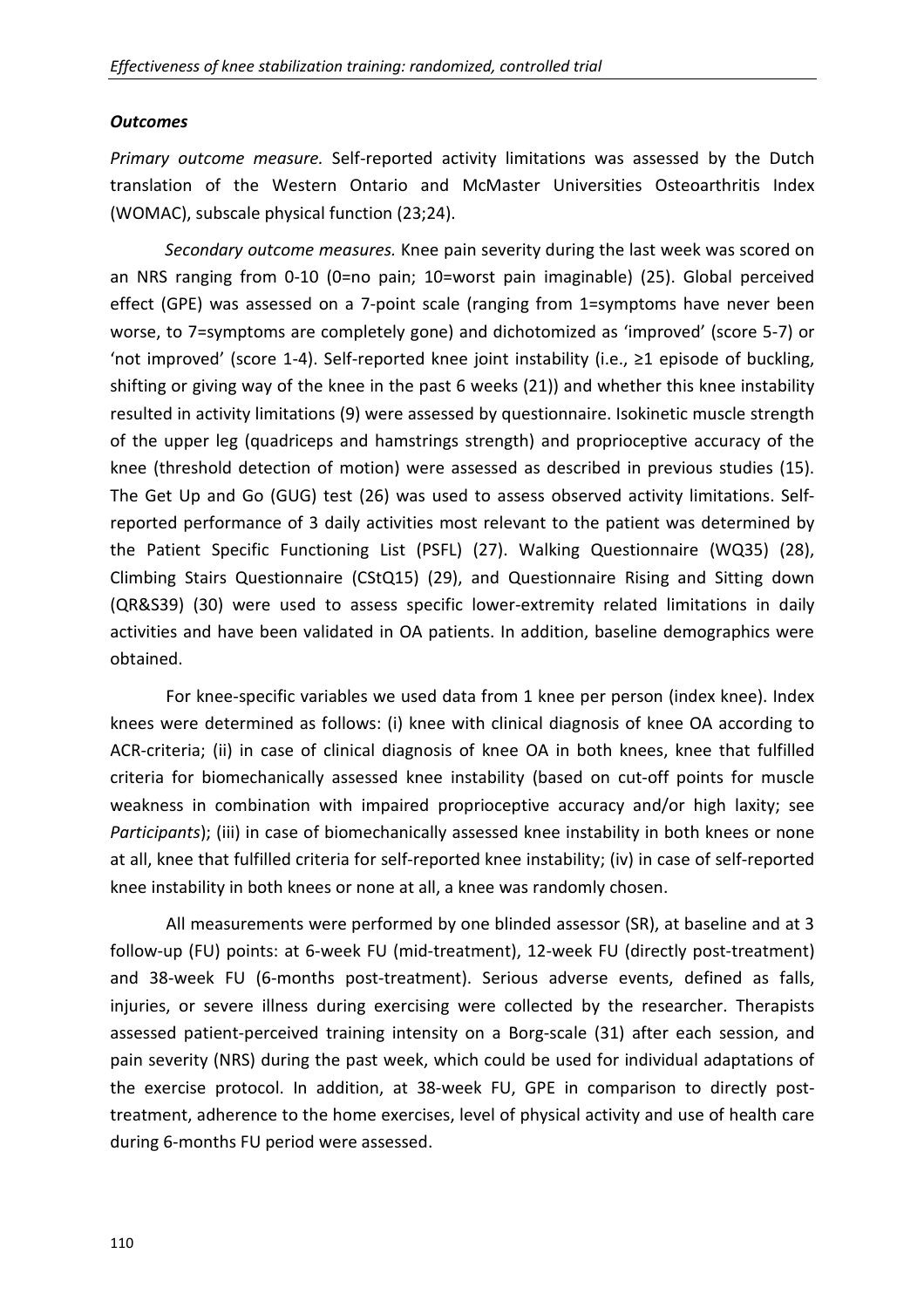

**Fig. 3.** Flow chart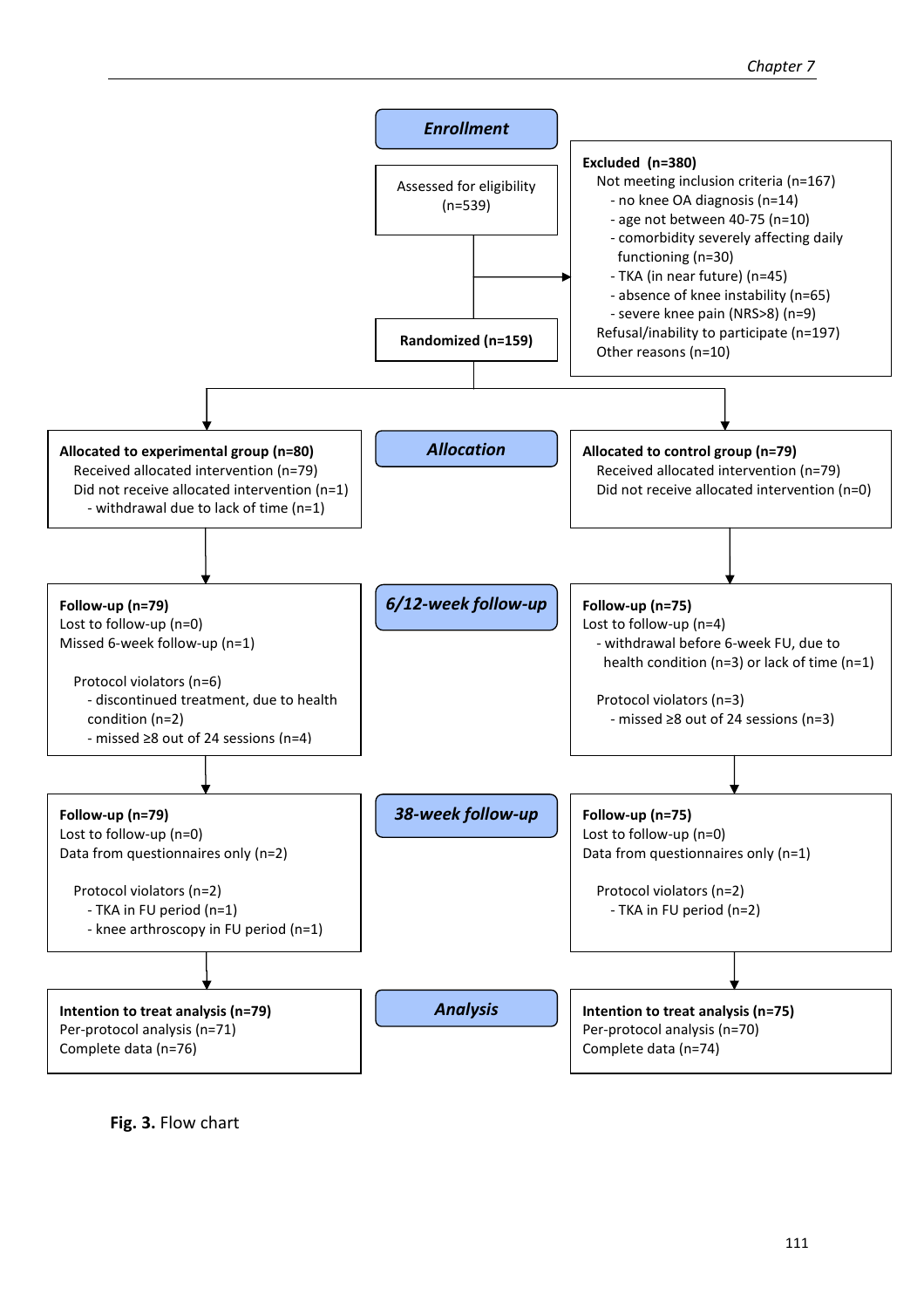## *Blinding*

Randomization, treatment allocation, and statistical analyses were performed blindly. The assessor (SR), who measured all participants, was blinded for treatment allocation. Allocation of each participant was guessed by the assessor at the 12-week FU measurement to check blinding. Due to the nature of the interventions, neither the patients nor the therapists could be blinded. However, no information was given to the patients on the hypothesized most beneficial treatment.

## *Sample size*

The a priori power calculation was based on a significance level of  $\alpha$ =0.05, an expected autocorrelation between the repetitions of 0.60, a desired power (1-β) of 0.90 and a cautious estimate of 0.3 as the minimally expected difference in effect size between experimental and control group at 12-week FU. Given these parameters, a total sample size of 108 patients was needed. Allowing for an attrition rate of 10% during the study, we aimed to include at least 120 patients (i.e., 2 groups of 60 patients).

## *Statistical Analyses*

Data were analyzed using PASW Statistics 18.0 (SPSS Inc, Chicago, IL). Baseline descriptives were compared between groups. Generalized Estimating Equation (GEE) analysis, a longitudinal regression analysis technique analyzing all time points (i.e., 6-week, 12-week, and 38-week FU) at once with adjustments for dependence of repeated measures within individual participants (32), was performed (using exchangeable correlation matrix). Group differences on average over time and interactions between group and time were estimated, adjusting for baseline value of outcome measure and relevant baseline variables that were different between groups (i.e., varus knee alignment, proprioceptive accuracy, and selfreported knee instability affecting daily functioning; Table 1). Prior to analysis, outcome measures were checked for normality. All outcomes measures were considered normally distributed, except for secondary outcome measures proprioceptive accuracy, WQ35 and QR&S, which were therefore transformed by log10 (for proprioceptive accuracy) or square root (for WQ35 and QR&S).

Primary analyses were based on intention-to-treat (ITT) approach, in which data of all patients were analyzed according to group assignment. Standardized mean differences (SMD) (33;34) were calculated for the differences between interventions (between-group effect size) and for each intervention separately (within-group effect sizes). Additionally, relative changes (%) and treatment response, based on minimal clinically important differences (MCID) (26;27;35;36) were calculated. Secondary analyses included sensitivity analyses with a 'last observation carried forward' imputation method for missings and per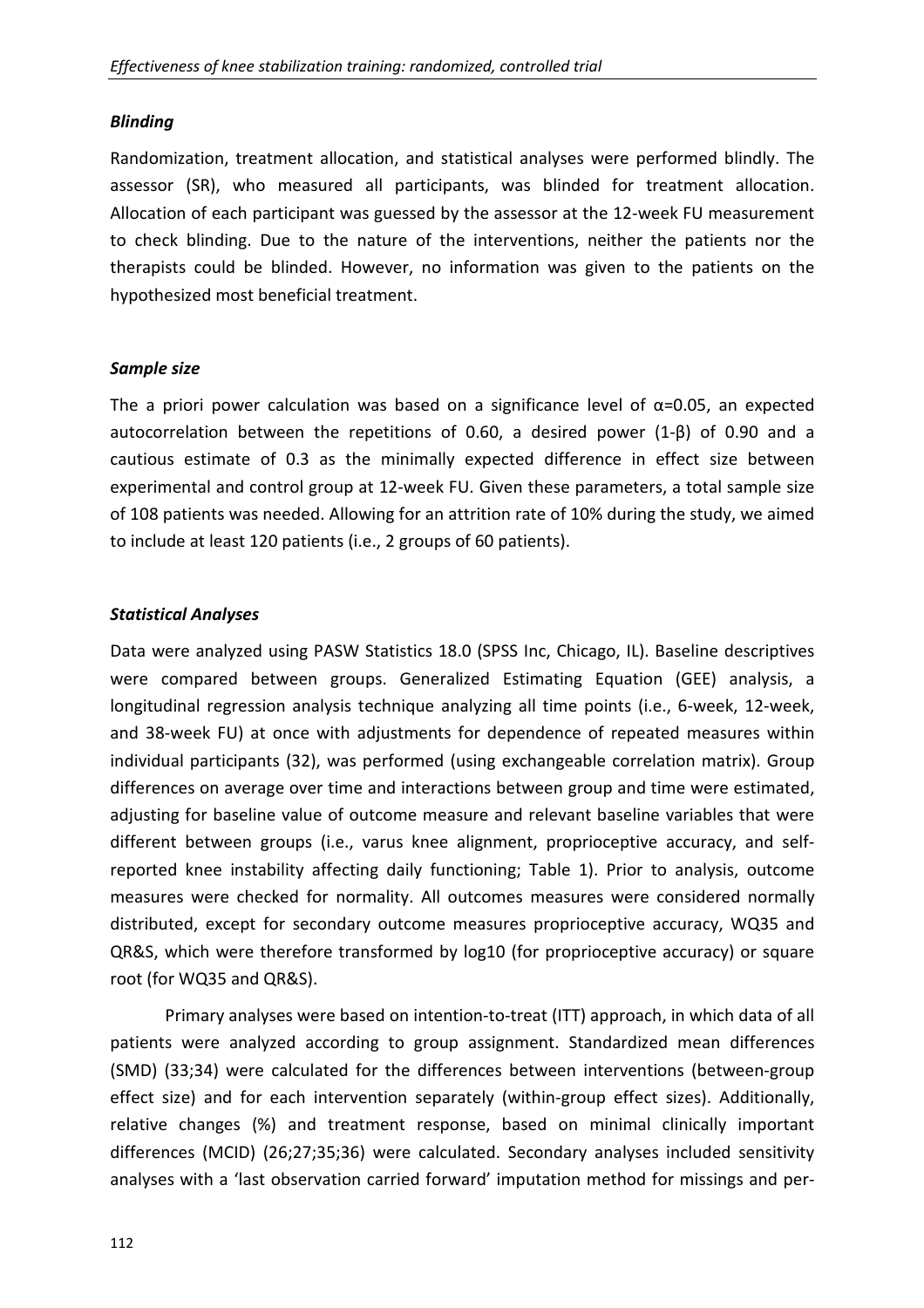protocol analyses, excluding protocol violators (i.e., patients discontinued treatment, missing more than 8 out of 24 sessions or undergone knee surgery during study period). *P* values less than 0.05 were considered statistically significant.

| <b>Sic 1.</b> Daschine enaracteristics or experimental and control group | experimental group (n=80) |         | control group $(n=79)$ |         |  |
|--------------------------------------------------------------------------|---------------------------|---------|------------------------|---------|--|
|                                                                          | mean ± SD                 | n (%)   | mean ± SD              | n (%)   |  |
| Age (years)                                                              | $62.1 \pm 7.6$            |         | $61.8 \pm 6.6$         |         |  |
| Sex (female)                                                             |                           | 53 (66) |                        | 44 (56) |  |
| Duration of knee symptoms                                                | $10.8 \pm 9.7$            |         | $10.7 \pm 8.8$         |         |  |
| BMI ( $\text{kg/m}^2$ )                                                  | $28.8 \pm 4.8$            |         | $28.3 \pm 4.5$         |         |  |
| Clinical diagnosis of knee OA:                                           |                           |         |                        |         |  |
| unilateral                                                               |                           | 21 (26) |                        | 19 (24) |  |
| bilateral                                                                |                           | 59 (74) |                        | 60 (76) |  |
| Radiographic severity of knee*:                                          |                           |         |                        |         |  |
| $K/L$ grade $0/1$                                                        |                           | 31 (39) |                        | 25(32)  |  |
| K/L grade 2                                                              |                           | 23(29)  |                        | 21(27)  |  |
| $K/L$ grade 3                                                            |                           | 18 (23) |                        | 23(29)  |  |
| K/L grade 4                                                              |                           | 8(10)   |                        | 10(13)  |  |
| <b>Education level:</b>                                                  |                           |         |                        |         |  |
| primary                                                                  |                           | 1(1)    |                        | 2(3)    |  |
| secondary                                                                |                           | 55 (69) |                        | 57 (72) |  |
| college/ university                                                      |                           | 24 (30) |                        | 20(25)  |  |
| Comorbidity score (CIRS, 0-52)                                           | $3.7 \pm 4.5$             |         | $3.7 \pm 4.7$          |         |  |
| Use of pain medication (incl. NSAIDs)                                    |                           | 35(44)  |                        | 37(47)  |  |
| Use of walking device (like brace, cane)                                 |                           | 16 (20) |                        | 10(13)  |  |
| Alignment of knee*                                                       |                           |         |                        |         |  |
| varus malalignment (≥5 <sup>o</sup> varus)                               |                           | 14 (18) |                        | 24 (30) |  |
| no varus malalignment                                                    |                           | 66 (82) |                        | 55 (70) |  |
| Upper leg muscle strength (Nm/kg)*                                       | $0.83 \pm 0.35$           |         | $0.85 \pm 0.43$        |         |  |
| Knee joint proprioception (degrees)*                                     | $2.7 \pm 2.2$             |         | $3.7 \pm 2.6$          |         |  |
| Varus-valgus laxity of knee (degrees)*                                   | $7.0 \pm 3.1$             |         | $7.1 \pm 4.5$          |         |  |
| WOMAC (physical function, 0-68)                                          | $25.2 \pm 11.8$           |         | $27.1 \pm 12.7$        |         |  |
| NRS (knee pain severity, 0-10)                                           | $4.8 \pm 2.2$             |         | $5.2 \pm 2.0$          |         |  |
| Knee instability, self reported:                                         |                           |         |                        |         |  |
| ≥1 episode in past 6 weeks, yes                                          |                           | 67 (84) |                        | 65 (82) |  |
| resulting in activity limitations, yes                                   |                           | 39 (49) |                        | 53 (67) |  |

**Table 1.** Baseline characteristics of experimental and control group

SD=Standard Deviation; BMI=Body Mass Index; ACR=American College of Rheumatology; K/L=Kellgren/ Lawrence; CIRS=Cumulative Illness Rating Scale; NSAID=Non-Steroidal Anti-Inflammatory Drug; WOMAC=Western Ontario and McMaster Universities Osteoarthritis Index; NRS=Numeric Rating Scale; \* data from index knee.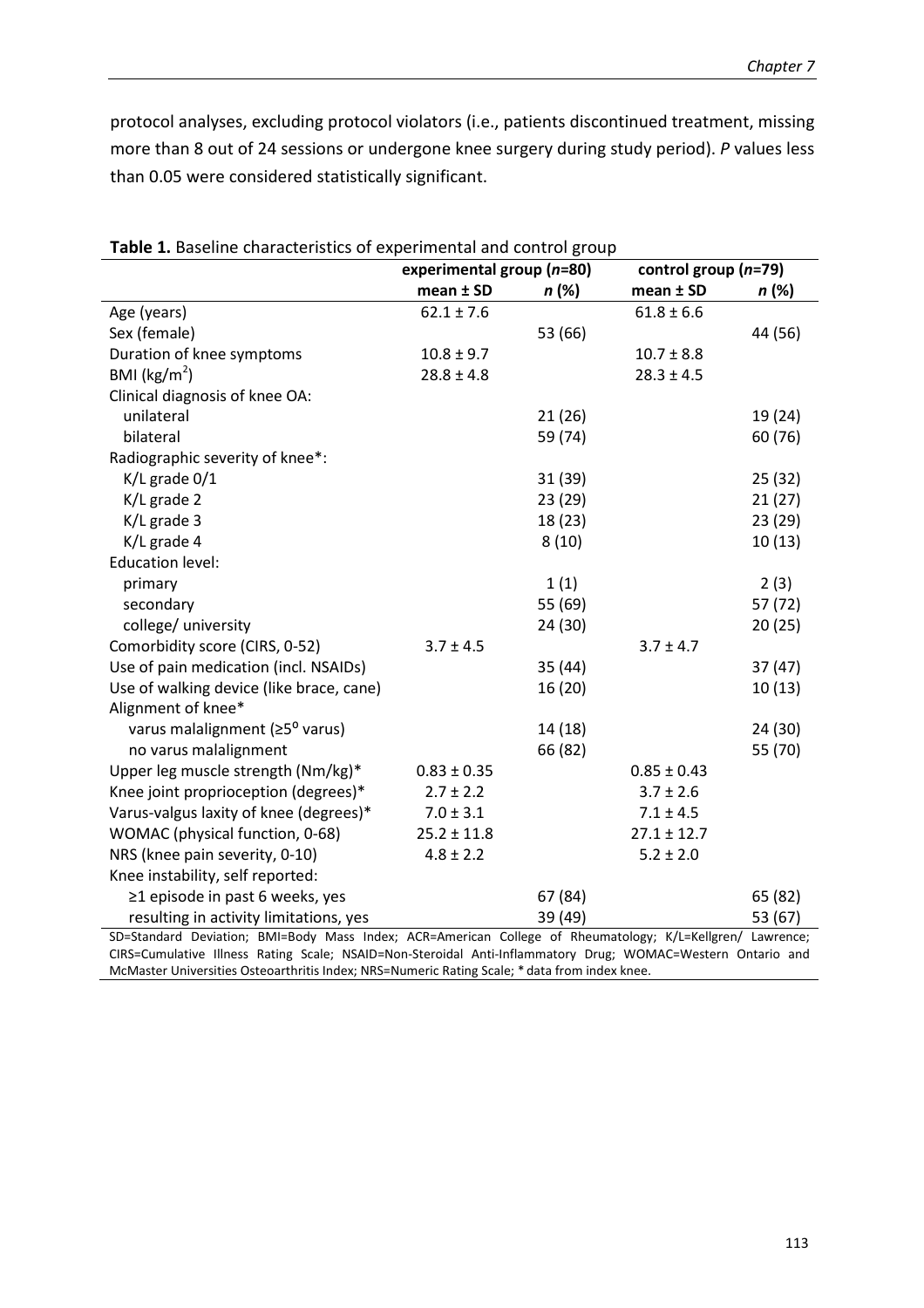## **Results**

Participant's flow chart is presented in Fig. 3. From a total of 539 potential candidates, 380 were excluded, mostly because of refusal/inability to participate (e.g., costs, time restrictions) (*n*=197). Therefore, 159 participants were included, of which 70% fulfilled criteria for self-reported knee instability only, 6% criteria for biomechanically assessed knee instability only, and 23% both criteria. Eighty people were allocated to the experimental group, 79 to the control group. One person from the experimental group (reason: lack of time) and 4 from the control group (reasons: health problems unrelated to OA [*n*=3] and lack of time [*n*=1]) were lost before the first FU measurement, meaning that data from 154 participants were available for the ITT analysis. Thirteen participants (8 from experimental group; 5 from control group) were considered protocol violators and excluded from perprotocol analyses.

Baseline characteristics of the experimental and control group are presented in Table 1. Participants attended 21 out of 24 sessions and performed home exercises during the exercise program for 4 days a week on average, similarly in both groups. In both groups, perceived training intensity, reported by patient on Borg-scale, gradually increased during the 12-week program and was on average similar between groups (11.8  $\pm$  1.0 and 11.7  $\pm$  1.1 for experimental and control group, respectively; *P*=0.33). However, course of training intensity slightly differed between groups, as perceived intensity in experimental group was significantly higher in the first 4 weeks as compared to control group (10.3  $\pm$  1.5 vs. 9.8  $\pm$  1.7; *P*=0.03), while significantly lower in the last 4 weeks (12.9  $\pm$  1.3 vs. 13.5  $\pm$  1.4; *P*=0.01) (Fig. 4). No serious adverse events had been reported. Group allocation was guessed correctly by the assessor in 59% of the participants ( $\kappa = 0.18$ ).



**Fig. 4.** Patient-perceived training intensity (on Borg-scale (31)), for control and experimental group separately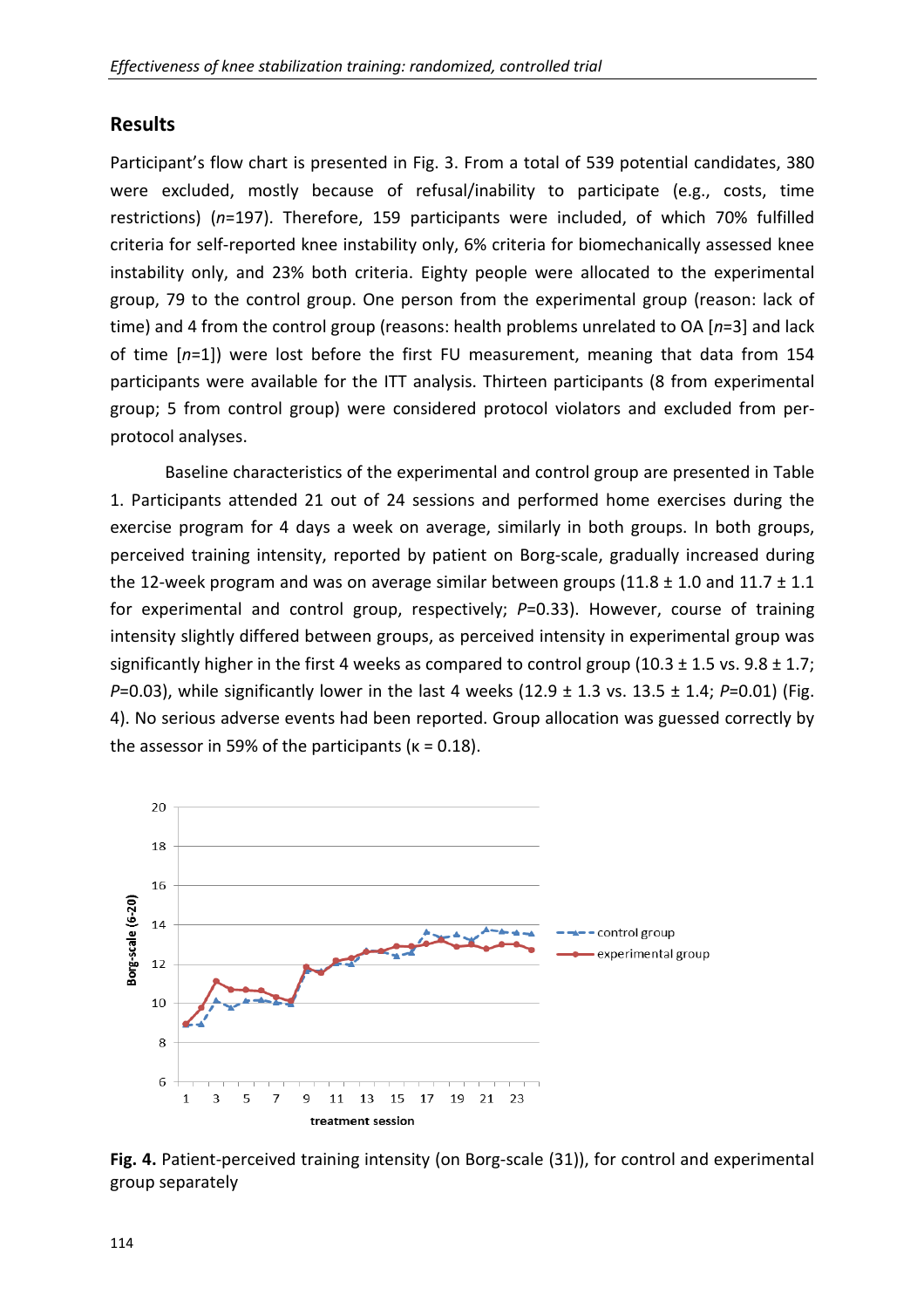|                                          |            |                 |                 |            |            | 12-wk FU        | 38-wk FU        |            |                                    |      |
|------------------------------------------|------------|-----------------|-----------------|------------|------------|-----------------|-----------------|------------|------------------------------------|------|
|                                          |            |                 | 6-wk FU         |            |            | (directly post- | (6-months post- |            | <b>Group differences over time</b> |      |
|                                          |            | <b>Baseline</b> | (mid treatment) |            | treatment) |                 | treatment)      |            | (6, 12 and 38-wk FU)*              |      |
|                                          | <b>Exp</b> | Con             | <b>Exp</b>      | Con        | Exp        | Con             | Exp             | Con        | B (95% CI)                         | P    |
| <b>Primary outcome:</b>                  | $25.2 \pm$ | $27.1 \pm$      | $21.5 \pm$      | $21.8 \pm$ | $17.4 \pm$ | 19.3 $\pm$      | $18.9 +$        | 19.2 $\pm$ |                                    | 0.99 |
| WOMAC (physical function, 0-68)          | 11.8       | 12.7            | 11.6            | 10.4       | 11.6       | 11.4            | 13.3            | 13.2       | $-0.01$ $(-2.58, 2.57)$            |      |
| <b>Secondary outcomes:</b>               |            |                 |                 |            |            |                 |                 |            |                                    |      |
| NRS (knee pain severity, 0-10)           | $4.8 \pm$  | 5.2 $\pm$       | $3.7 \pm$       | $3.9 \pm$  | $2.8 \pm$  | $3.3 \pm$       | $3.1 \pm$       | $3.7 \pm$  | $-0.26$ ( $-0.76$ , 0.23)          | 0.30 |
|                                          | 2.2        | 2.0             | 2.1             | 1.9        | 2.1        | 2.1             | 2.5             | 2.4        |                                    |      |
| GPE <sup>+</sup> , n (%)                 | n/a        | n/a             | n/a             | n/a        | 69 (87)    | 55 (73)         | n/a             | n/a        | 2.44 (1.02, 5.84)¶#                | 0.04 |
| Knee instability, self-reported:         |            |                 |                 |            |            |                 |                 |            |                                    |      |
| $\geq$ 1 episode in past 6 weeks, n (%)  | 67 (84)    | 65 (84)         | 53 (68)         | 54 (72)    | 41 (52)    | 41 (55)         | 41 (51)         | 30(40)     | $1.07(0.64, 1.67)$ ¶               | 0.80 |
| resulting in activity limitations, n (%) | 39 (49)    | 53 (67)         | 27(35)          | 27 (36)    | 18(23)     | 24 (32)         | 22(28)          | 29 (39)    | 0.93(0.54, 1.58)                   | 0.79 |
| Upper leg muscle strength (Nm/kg)‡       | $0.83 \pm$ | $0.85 \pm$      | $0.92 \pm$      | $0.94 \pm$ | $0.97 +$   | $1.01 \pm$      | $1.00 \pm$      | $1.04 \pm$ | $-0.01$ $(-0.06, 0.05)$            | 0.79 |
|                                          | 0.35       | 0.43            | 0.35            | 0.39       | 0.32       | 0.42            | 0.36            | 0.40       |                                    |      |
|                                          | $2.7 \pm$  | $3.7 +$         | $2.4 \pm$       | $2.5 \pm$  | $2.0 \pm$  | $2.5 \pm$       | $1.9 \pm$       | $2.2 \pm$  | $0.07$ (-0.26, 0.39)**             | 0.69 |
| Proprioceptive accuracy (degrees)#       | 2.2        | 2.6             | 1.9             | 1.6        | 1.6        | 1.8             | 1.4             | 1.4        |                                    |      |
| GUG-test (seconds)                       | $10.6 \pm$ | $10.8 \pm$      | $10.2 \pm$      | $10.1 \pm$ | $10.1 \pm$ | $9.7 +$         | $10.0 \pm$      | $9.9 \pm$  | $0.26$ (-0.07, 0.53)               | 0.08 |
|                                          | 1.8        | 2.5             | 1.8             | 2.7        | 1.5        | 2.0             | 1.6             | 2.0        |                                    |      |
| PSFL (performance of activities, 0-100)§ | 53.7 $±$   | 56.2 $\pm$      | n/a             | n/a        | $29.5 \pm$ | $34.4 \pm$      | $31.3 +$        | $34.6 \pm$ | $-1.01$ ( $-6.53$ , 4.51)          | 0.72 |
|                                          | 16.4       | 17.7            |                 |            | 18.1       | 19.8            | 22.1            | 20.3       |                                    |      |
| WQ35 (walking, 0-100)                    | $23.9 +$   | $27.7 \pm$      | 19.8 $\pm$      | $24.1 \pm$ | $14.6 \pm$ | 19.4 $\pm$      | $17.7 \pm$      | $19.2 \pm$ | $-1.15$ ( $-5.43$ , $3.12$ )**     | 0.60 |
|                                          | 18.1       | 22.6            | 16.8            | 20.6       | 15.4       | 20.3            | 20.4            | 20.7       |                                    |      |
| CStQ15 (stair climbing, 0-100)           | $37.4 \pm$ | $39.4 \pm$      | $32.2 \pm$      | $36.2 \pm$ | $25.3 \pm$ | $27.4 \pm$      | $28.3 \pm$      | $30.8 \pm$ |                                    |      |
|                                          | 20.2       | 20.6            | 20.4            | 21.8       | 19.1       | 18.8            | 22.7            | 22.0       | $0.19$ (-3.93, 4.30)               | 0.93 |
| QR&S39 (rising and sitting down, 0-100)  | $35.0 \pm$ | $38.4 \pm$      | $31.4 \pm$      | $32.2 \pm$ | $24.6 \pm$ | $26.6 \pm$      | $29.2 \pm$      | $26.9 +$   |                                    |      |
|                                          | 22.3       | 25.7            | 22.9            | 25.5       | 20.3       | 23.1            | 25.3            | 24.6       | $2.07$ (-2.00, 6.14)**             | 0.32 |

**Table 2.** Outcome measures by group at different time-points (mean ± SD unless otherwise stated) and group differences over time (ITT)

ITT=intention to treat; FU=follow-up; Exp=experimental group; Con=control group; CI=confidence interval; SD=standard deviation; WOMAC=Western Ontario and McMaster Universities Osteoarthritis Index; NRS=numeric rating scale; GPE=global perceived effect; GUG=Get Up and Go; PSFL=Patient Specific Functioning List; WQ=Walking Questionnaire; CStQ=Climbing Stairs Questionnaire; QR&S=Questionnaire Rising and Sitting down; n/a=not assessed; \* adjusted for baseline value of outcome variable, presence of self-reported instability affecting daily functioning at baseline, proprioceptive accuracy at baseline, and presence of varus malalignment at baseline; † perceived improvement vs. no perceived improvement (reference); ‡ data from index knee; § average score of 3 activities that were most relevant and problematic for patient; ¶ odds ratio (95% CI); # group difference at 12-wk FU; \*\* although outcome measure was not optimally distributed, analysis of non-transformed data reported, as this is more easily interpretable and yielded similar results as analysis with transformed data.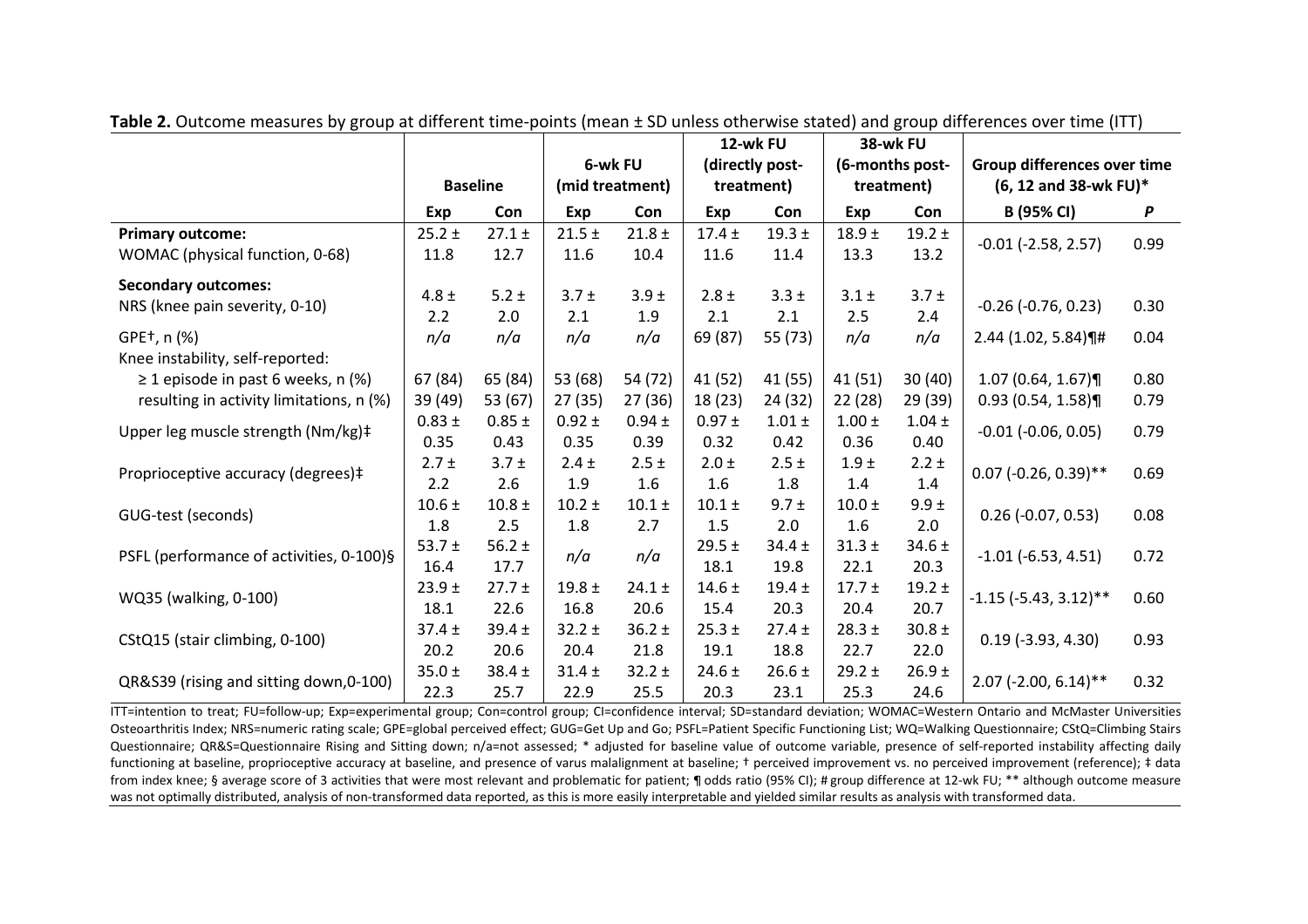No significant group differences on average over time or interactions between group and time were found on primary outcome WOMAC physical function or on secondary outcomes, except for a significantly higher global perceived effect in the experimental group directly post treatment (87% vs 73% in control group; OR (95% CI)= 2.4 (1.0, 5.8)) (Table 2). Per-protocol analyses did not lead to different study results, although all outcomes slightly changed in favor of the experimental group.

As shown by Table 3, both interventions were found to be effective on each outcome measure. Approximately two third of the participants demonstrated clinically relevant improvements on activity limitations and pain, based on MCID, which were sustained 6 months later (see also Figure 5). Furthermore, a large majority of the participants (78% and 77% in experimental and control group, respectively) indicated their symptoms remained stable or even improved during the 6-month period post-treatment.

No difference in effectiveness between treatments could be demonstrated, as between-group effect size of 0.06 for WOMAC physical function and 0.09 for NRS pain severity were found. Within-group effect size for the experimental treatment were 0.77 (WOMAC physical function) and 0.91 (NRS pain), and for the control treatment 0.72 and 0.93, respectively.

|                            | ∆ baseline-12-week FU |                           |         |                          | ∆ baseline-38-week FU |                          |         |             |  |
|----------------------------|-----------------------|---------------------------|---------|--------------------------|-----------------------|--------------------------|---------|-------------|--|
|                            | experimental          |                           | Control |                          |                       | experimental             | control |             |  |
|                            | % ∆                   | responders, $\%$ $\Delta$ |         | responders,              | % Δ                   | responders, % $\Delta$   |         | responders, |  |
|                            |                       | $n (%)^*$                 |         | $n (%)^*$                |                       | $n (%)^*$                |         | n (%)*      |  |
| <b>Primary outcome:</b>    | $-31%$                | 52 (66%)                  | $-27%$  | 47 (63%)                 | $-25%$                | 49 (62%)                 | $-28%$  | 46 (61%)    |  |
| WOMAC (physical function)  |                       |                           |         |                          |                       |                          |         |             |  |
| <b>Secondary outcomes:</b> |                       |                           |         |                          |                       |                          |         |             |  |
| NRS (knee pain severity)   | $-41%$                | 55 (70%)                  | -36%    | 54 (72%)                 | $-35%$                | 57 (72%)                 | $-28%$  | 43 (57%)    |  |
| GUG-test                   | -5%                   | 19 (24%)                  | -9%     | 29 (39%)                 | -6%                   | 16 (21%)                 | -8%     | 25 (34%)    |  |
| PSFL <sup>+</sup>          | -45%                  | 50 (63%)                  | $-37%$  | 38 (51%)                 | $-42%$                | 43 (56%)                 | $-37%$  | 33 (45%)    |  |
| Upper leg muscle strength‡ | $+18%$                | $\overline{\phantom{a}}$  | $+19%$  | $\overline{\phantom{a}}$ | $+22%$                | $\overline{\phantom{a}}$ | $+23%$  |             |  |
| Proprioceptive accuracy‡   | $-28%$                | $\overline{\phantom{a}}$  | $-31%$  | $\overline{\phantom{a}}$ | $-30%$                | $\overline{\phantom{a}}$ | $-40%$  |             |  |
| <b>WQ35</b>                | -40%                  | $\overline{\phantom{a}}$  | $-28%$  | $\overline{\phantom{a}}$ | $-27%$                | $\overline{\phantom{a}}$ | $-29%$  |             |  |
| CStQ15                     | $-33%$                | $\overline{\phantom{a}}$  | $-29%$  | $\overline{\phantom{a}}$ | $-25%$                | $\overline{\phantom{a}}$ | $-20%$  |             |  |
| QR&S39                     | $-30%$                |                           | $-29%$  |                          | $-17%$                |                          | $-28%$  |             |  |

**Table 3.** Relative change and treatment response by group from baseline to 12-week FU and baseline to 38-week FU (*n*=154)

FU=follow-up; WOMAC=Western Ontario and McMaster Universities Osteoarthritis Index; NRS=numeric rating scale; GUG=Get Up and Go; PSFL=Patient Specific Functioning List; WQ=Walking Questionnaire; CStQ=Climbing Stairs Questionnaire; QR&S=Questionnaire Rising and Sitting down; \* based on minimal clinically important differences (MCID) of 12% for WOMAC (35), 15% for NRS pain (36), and 20 mm for PSFL (27), and minimal detectable change (MDC) of 1.2 seconds for GUG-test (26); † average score of 3 activities that were most relevant and problematic for patient; ‡ data from index knee.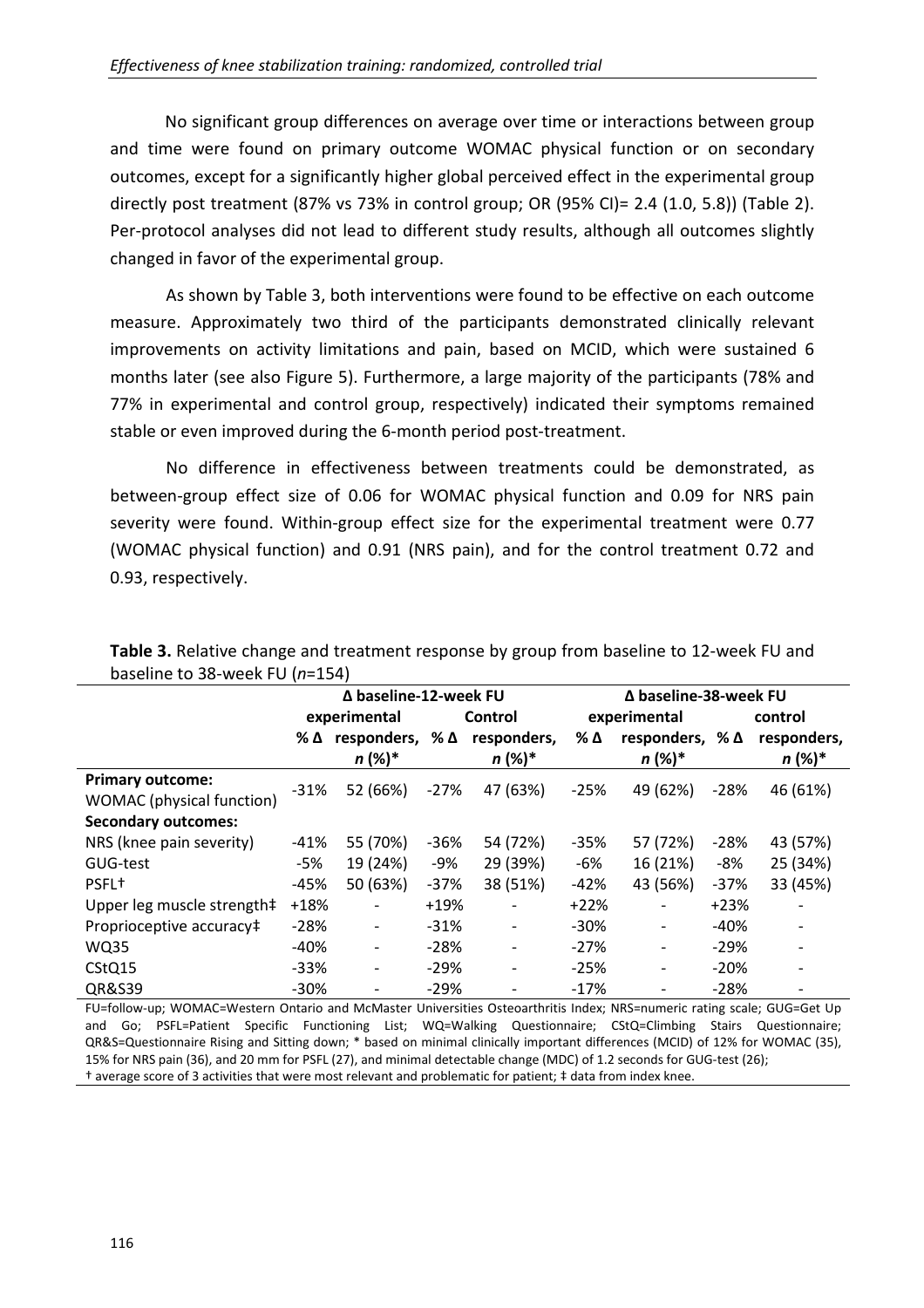## **Discussion**

In this study, we determined the additional effect of initial knee joint stabilization training, prior to strength training and training of daily activities, in persons with knee OA suffering from knee instability. We could not confirm our hypothesis that specific knee joint stabilization training has additional value in this targeted subgroup of patients, as both treatment groups demonstrated similarly large and clinically relevant improvements on activity limitations, pain and knee instability. Only on one secondary outcome measure (i.e., GPE), we found a significant difference, in favor of the experimental group.

 In recent years, 2 studies (37;38) have already been conducted in knee OA patients to determine the effect of knee stabilization training in addition to strength training. The first was a small non-randomized study (37) in 60 female knee OA patients, demonstrating significant but small effects of 'kinesthetic (i.e., proprioceptive) and balance training' in addition to strengthening exercises, compared to strengthening exercises only. However, because of a higher training intensity of the experimental program (39), a high drop-out rate (32%) and the lack of randomization, evidence for an additional effect of knee stabilization training was not provided. The second study was a large randomized controlled trial (38) in 183 knee OA patients, focusing on the additional effect of agility and perturbation exercises, which exposes patients to challenges in balance, in addition to strengthening exercises. Again, no additional effect could be demonstrated. Unlike these 2 studies, we selected participants based on the presence of knee instability, as particularly these patients were presumed to benefit from an exercise program that specifically targets knee stabilization. Surprisingly, we were also unable to demonstrate an additional effect of knee stabilization training.



**Fig. 5.** Outcomes on WOMAC, physical function (a) and NRS, pain severity (b) during study period for control and experimental group separately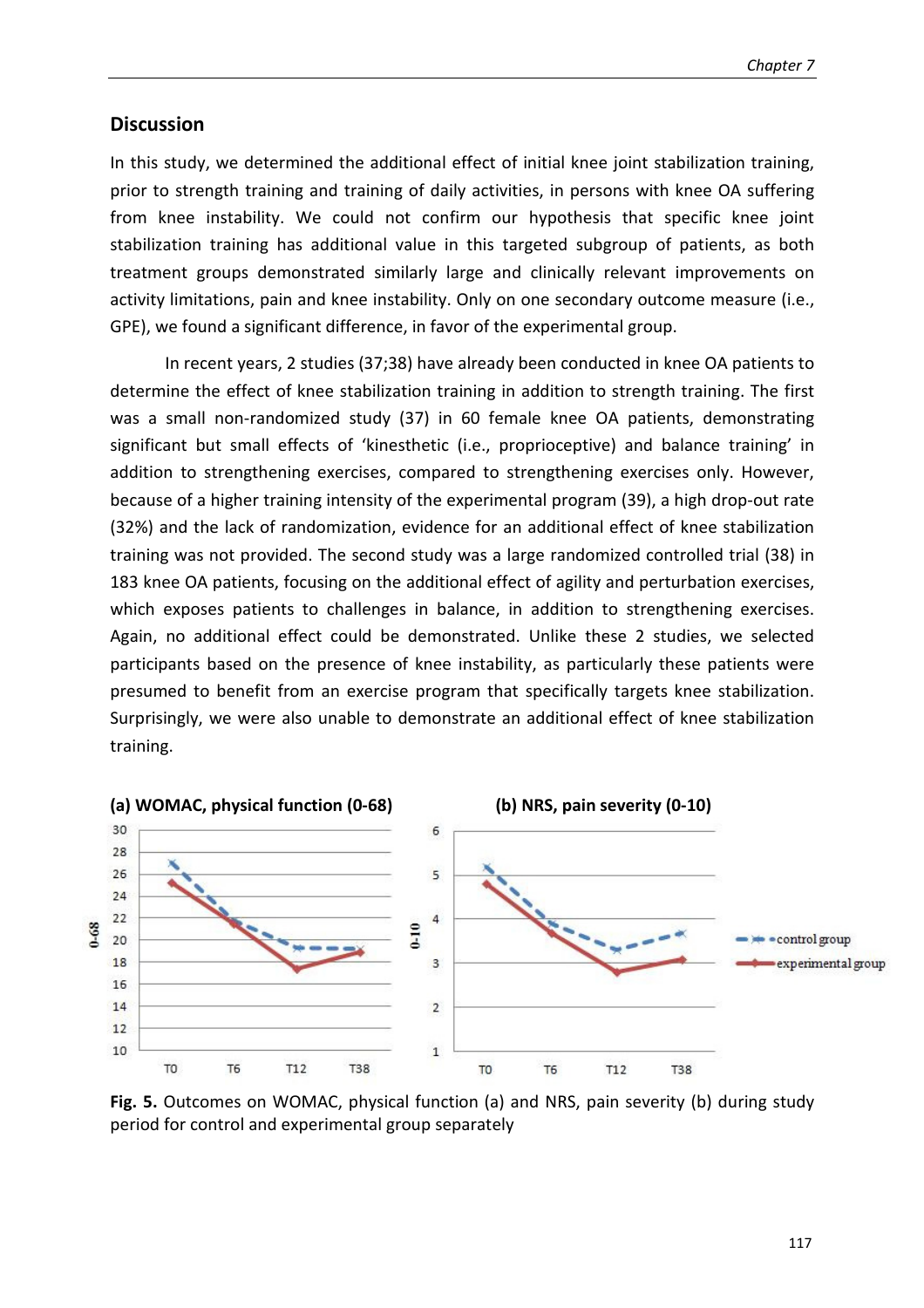Our study results, along with the studies from Diracoglu et al. (37) and Fitzgerald et al. (38), may imply that knee stability can be improved through strength training, without necessarily adding specific knee stabilization training. Multiple studies (37;40-42) in knee OA patients showed that proprioception can be improved through exercises. We found improvements of ~30% in proprioceptive accuracy and reductions of ~30% in self-reported knee instability in both groups, while Diracoglu et al. (37) reported even larger proprioceptive improvements in patients receiving strength training with and without additional proprioceptive training. These effects of strength training could be attributed to an increase in amount (43) and sensitivity (13) of muscle spindles, which are considered the most important sources of proprioceptive stimuli (44), and to a decrease in muscle fatigue (45) and level of muscle contraction, relative to maximum level (46), which may all positively influence proprioceptive accuracy and knee stability (43). In addition, we demonstrated in a previous study (11) that low muscle strength of the upper leg was strongly related to the presence of self-reported knee instability in a knee OA cohort, while unexpectedly, impaired proprioceptive accuracy and high laxity were not. These results consistently indicate that the role of upper leg muscles in knee stabilization seem to be dominant over other biomechanical factors involved in the knee joint stabilization process.

We revealed large within-group effect sizes of 0.8 for activity limitations and 0.9 for pain severity, which are at the higher end of within-group effects previously reported for exercise programs in large knee OA studies (38;47-50). Moreover, clinically relevant improvements were found in 2 out of every 3 participants. These large effects presumably indicate a well-chosen content of our programs, including strengthening, aerobic and functional exercises plus education, as well as an adequate gradual increase in training intensity, all according to recent guidelines (2-4). Furthermore, exercises were linked to daily activities like walking, stair-climbing and rising from a chair into our exercises, which may be important to reduce activity limitations. Finally, no adverse events (e.g., pain flares, knee injuries) occurred during the interventions, which is possibly attributable to the low intensity and minimal knee loading of exercises in the first phase, with gradual increase during the program, as illustrated in Fig. 4.

In contrast to previous studies (5;51), treatment effects in the present study hardly changed 6 months after the intervention. Crucial factors for long-term effects have been found to be adherence to home exercises and being physically active in daily life (51). Our participants were highly adherent, both during the exercise program (i.e., 21 out of 24 treatment sessions were attended on average) and post-treatment (i.e., 78% of the participants continued performing home exercises after the intervention), and a majority of the participants (53%) increased their physical activity level, compared to baseline. These results may possibly be ascribed to the feasibility of the exercises, a strong link between exercises and daily activities and adequate education, which included self-management advice.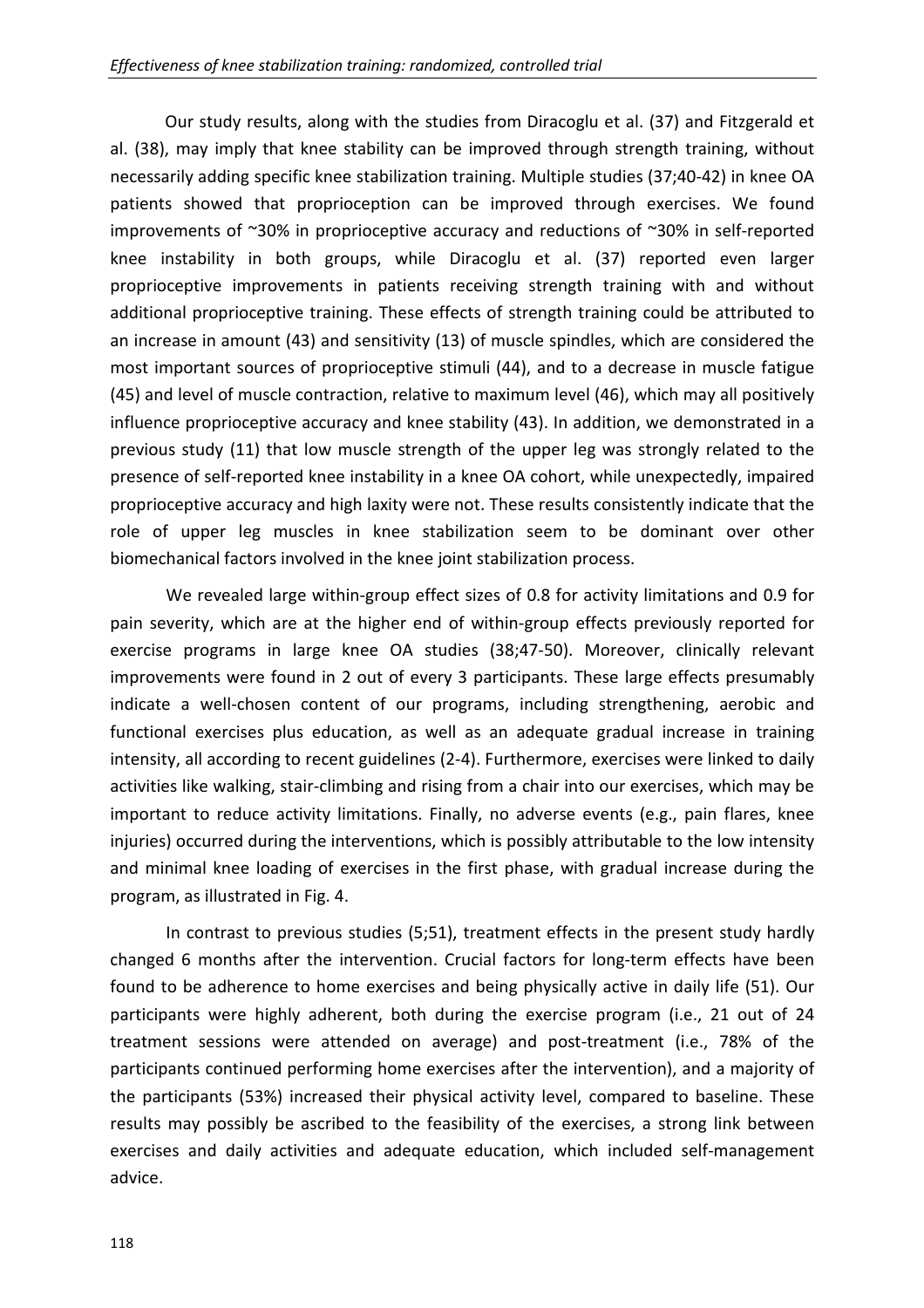Major strengths of the present study are a large study population (*n*=159), our selection of patients that were presumed to benefit from targeted knee joint stabilization training, low drop-out rate (3%), high patient adherence, consistent study results from multiple (both global and specific) outcome measures and the contrast between treatment arms, which enabled us to determine the isolated effect of initial knee joint stabilization training. A limitation of the study might be the non-optimal blinding of the assessor, who correctly guessed participant's group allocation in 59%. A second limitation could be a small but significant difference in training intensity in the last treatment phase in favor of the control treatment, which could be explained by the instructions to perform exercises in a controlled manner, only provided in the experimental group, thereby possibly hindering a larger increase in training intensity.

In conclusion, both exercise programs were highly effective in reducing activity limitations and pain and restoring knee stability in knee OA patients with instability of the knee. In knee OA patients suffering from knee instability, specific knee joint stabilization training, in addition to strength training and training of daily activities, does not seem to have any additional value.

*Acknowledgements.* We gratefully acknowledge all physical therapists supervising treatment groups, dr. D. Reiding for assessing radiographs and prof. dr. J. Twisk for his help in the statistical analyses. The study was funded by the Dutch Arthritis Foundation, which had no role in project implementation, analysis, interpretation, or manuscript writing.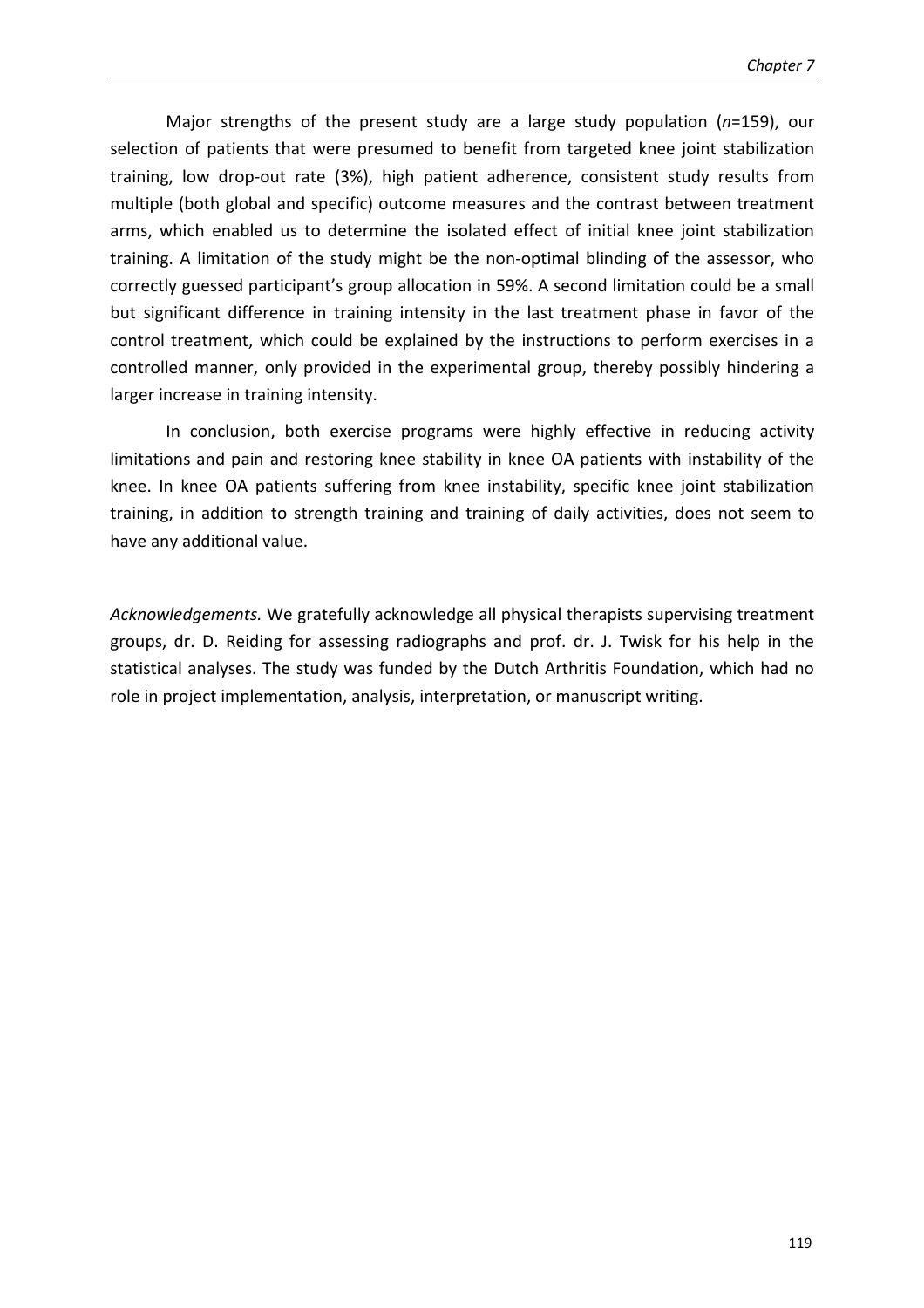#### **References**

- (1) Guccione AA, Felson DT, Anderson JJ, Anthony JM, Zhang Y, Wilson PW et al. The effects of specific medical conditions on the functional limitations of elders in the Framingham Study. Am J Public Health 1994;84(3):351-358.
- (2) Felson DT, Lawrence RC, Hochberg MC, McAlindon T, Dieppe PA, Minor MA et al. Osteoarthritis: new insights. Part 2: treatment approaches. Ann Intern Med 2000;133(9):726-737.
- (3) Zhang W, Nuki G, Moskowitz RW, Abramson S, Altman RD, Arden NK et al. OARSI recommendations for the management of hip and knee osteoarthritis: part III: Changes in evidence following systematic cumulative update of research published through January 2009. Osteoarthritis Cartilage 2010;18(4): 476-499.
- (4) Jordan KM, Arden NK, Doherty M, Bannwarth B, Bijlsma JW, Dieppe P et al. EULAR Recommendations 2003: an evidence based approach to the management of knee osteoarthritis: Report of a Task Force of the Standing Committee for International Clinical Studies Including Therapeutic Trials (ESCISIT). Ann Rheum Dis 2003;62(12):1145-1155.
- (5) Fransen M, McConnell S. Exercise for osteoarthritis of the knee. Cochrane Database Syst Rev 2008;(4): CD004376.
- (6) Lange AK, Vanwanseele B, Fiatarone Singh MA. Strength training for treatment of osteoarthritis of the knee: a systematic review. Arthritis Rheum 2008;59(10):1488-1494.
- (7) Jansen MJ, Viechtbauer W, Lenssen AF, Hendriks EJ, de Bie RA. Strength training alone, exercise therapy alone, and exercise therapy with passive manual mobilisation each reduce pain and disability in people with knee osteoarthritis: a systematic review. J Physiother 2011;57(1):11-20.
- (8) Schipplein OD, Andriacchi TP. Interaction between active and passive knee stabilizers during level walking. J Orthop Res 1991;9(1):113-119.
- (9) Fitzgerald GK, Piva SR, Irrgang JJ. Reports of joint instability in knee osteoarthritis: its prevalence and relationship to physical function. Arthritis Rheum 2004;51(6):941-946.
- (10) van der Esch M, Knoop J, van der Leeden M, Voorneman R, Gerritsen M, Reiding D et al. Self-reported knee instability and activity limitations in patients with knee osteoarthritis: results of the Amsterdam Osteoarthritis cohort. Clin Rheumatol 2012;31(10):1505-1510.
- (11) Knoop J, van der Leeden M, van der Esch M, Thorstensson CA, Gerritsen M, Voorneman RE et al. Association of lower muscle strength with self-reported knee instability in osteoarthritis of the knee: Results from the Amsterdam Osteoarthritis cohort. Arthritis Care Res (Hoboken) 2012;64(1):38-45.
- (12) Schmitt LC, Fitzgerald GK, Reisman AS, Rudolph KS. Instability, laxity, and physical function in patients with medial knee osteoarthritis. Phys Ther 2008;88(12):1506-1516.
- (13) Knoop J, Steultjens MP, van der Leeden M, van der Esch M, Thorstensson CA, Roorda LD et al. Proprioception in knee osteoarthritis: a narrative review. Osteoarthritis Cartilage 2011;19(4):381-388.
- (14) Dekker J, van Dijk GM, Veenhof C. Risk factors for functional decline in osteoarthritis of the hip or knee. Curr Opin Rheumatol 2009;21(5):520-524.
- (15) van der Esch M, Steultjens M, Harlaar J, Knol D, Lems W, Dekker J. Joint proprioception, muscle strength, and functional ability in patients with osteoarthritis of the knee. Arthritis Rheum 2007;57(5): 787-793.
- (16) Holla JFM, van der Leeden M, Peter WFH, Roorda LD, van der Esch M, Lems WF et al. Proprioception, laxity, muscle strength and activity limitations in early symptomatic knee osteoarthritis: results from the CHECK cohort. J Rehabil Med 2012;44(10):862-8.
- (17) van der Esch M, Steultjens M, Knol DL, Dinant H, Dekker J. Joint laxity and the relationship between muscle strength and functional ability in patients with osteoarthritis of the knee. Arthritis Rheum 2006;55(6):953-959.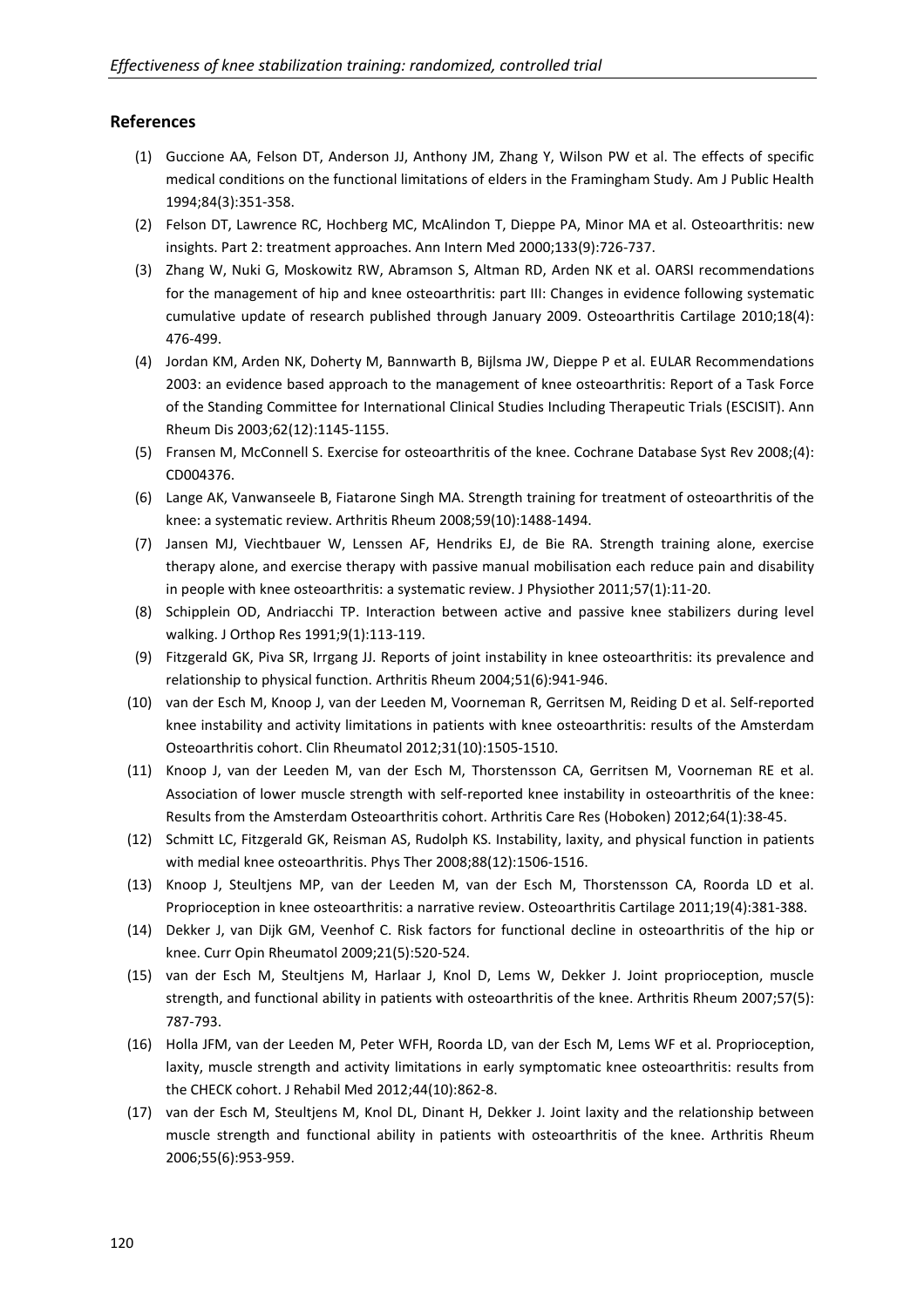- (18) van der Esch M, Steultjens M, Harlaar J, Wolterbeek N, Knol D, Dekker J. Varus-valgus motion and functional ability in patients with knee osteoarthritis. Ann Rheum Dis 2008;67(4):471-477.
- (19) Ageberg E, Link A, Roos EM. Feasibility of neuromuscular training in patients with severe hip or knee OA: the individualized goal-based NEMEX-TJR training program. BMC Musculoskelet Disord 2010; 11:126.
- (20) Altman R, Asch E, Bloch D, Bole G, Borenstein D, Brandt K et al. Development of criteria for the classification and reporting of osteoarthritis: classification of osteoarthritis of the knee. Arthritis and Rheumatism 1986;29:1039-1049.
- (21) Felson DT, Niu J, McClennan C, Sack B, Aliabadi P, Hunter DJ et al. Knee buckling: prevalence, risk factors, and associated limitations in function. Ann Intern Med 2007;147(8):534-540.
- (22) Williams GN, Chmielewski T, Rudolph K, Buchanan TS, Snyder-Mackler L. Dynamic knee stability: current theory and implications for clinicians and scientists. J Orthop Sports Phys Ther 2001;31(10): 546-566.
- (23) Bellamy N, Buchanan WW, Goldsmith CH, Campbell J, Stitt LW. Validation study of WOMAC: a health status instrument for measuring clinically important patient relevant outcomes to antirheumatic drug therapy in patients with osteoarthritis of the hip or knee. J Rheumatol 1988;15(12):1833-1840.
- (24) Roorda LD, Jones CA, Waltz M, Lankhorst GJ, Bouter LM, van der Eijken JW et al. Satisfactory cross cultural equivalence of the Dutch WOMAC in patients with hip osteoarthritis waiting for arthroplasty. Ann Rheum Dis 2004;63(1):36-42.
- (25) Turk DC, Melzack R. Handbook of pain assessment. 2nd ed. New York: Guilford Press, 2001.
- (26) Piva SR, Fitzgerald GK, Irrgang JJ, Bouzubar F, Starz TW. Get up and go test in patients with knee osteoarthritis. Arch Phys Med Rehabil 2004;85(2):284-289.
- (27) Beurskens AJ, de Vet HC, Koke AJ. Responsiveness of functional status in low back pain: a comparison of different instruments. Pain 1996;65(1):71-76.
- (28) Roorda LD, Roebroeck ME, van Tilburg T, Molenaar IW, Lankhorst GJ, Bouter LM et al. Measuring activity limitations in walking: development of a hierarchical scale for patients with lower-extremity disorders who live at home. Arch Phys Med Rehabil 2005;86(12):2277-2283.
- (29) Roorda LD, Roebroeck ME, van Tilburg T, Lankhorst GJ, Bouter LM. Measuring activity limitations in climbing stairs: development of a hierarchical scale for patients with lower-extremity disorders living at home. Arch Phys Med Rehabil 2004;85(6):967-971.
- (30) Roorda LD, Molenaar IW, Lankhorst GJ, Bouter LM. Improvement of a questionnaire measuring activity limitations in rising and sitting down in patients with lower-extremity disorders living at home. Arch Phys Med Rehabil 2005;86(11):2204-2210.
- (31) Borg G. Perceived exertion as an indicator of somatic stress. Scand J Rehabil Med 1970;2(2):92-98.
- (32) Twisk JWR. Applied longitudinal data analysis for epidemiology; a practical guide. 1st ed. Cambridge, UK: Cambridge University Press, 2003.
- (33) Cohen J. Statistical power analysis for the behavioral sciences.  $2^{nd}$  ed. Hillsdale, NJ: Erlbaum, 1988.
- (34) French HP, Fitzpatrick M, FitzGerald O. Responsiveness of physical function outcomes following physiotherapy intervention for osteoarthritis of the knee: an outcome comparison study. Physiotherapy 2011;97(4):302-308.
- (35) Angst F, Aeschlimann A, Stucki G. Smallest detectable and minimal clinically important differences of rehabilitation intervention with their implications for required sample sizes using WOMAC and SF-36 quality of life measurement instruments in patients with osteoarthritis of the lower extremities. Arthritis Rheum 2001;45(4):384-391.
- (36) Salaffi F, Stancati A, Silvestri CA, Ciapetti A, Grassi W. Minimal clinically important changes in chronic musculoskeletal pain intensity measured on a numerical rating scale. Eur J Pain 2004;8(4):283-291.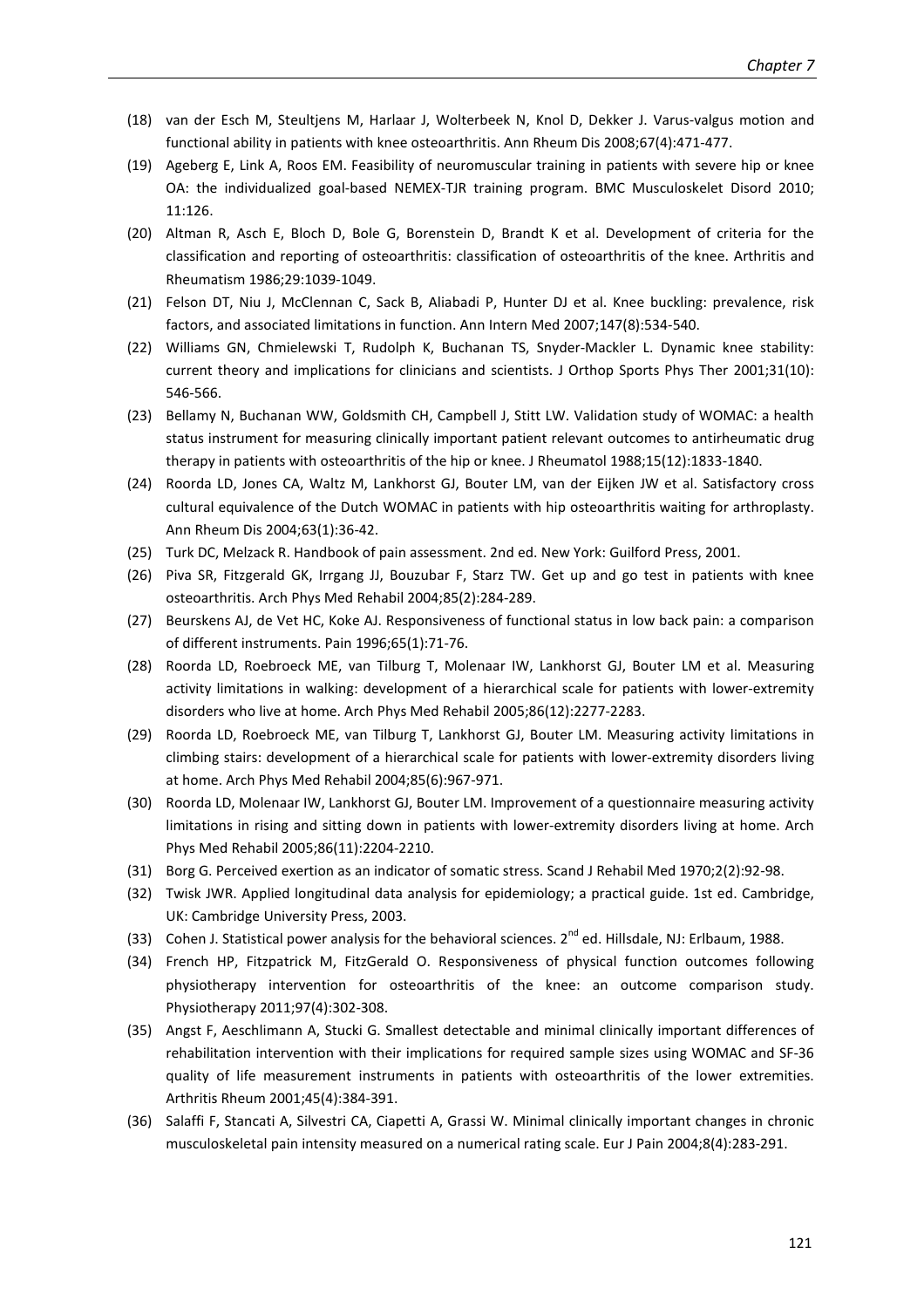- (37) Diracoglu D, Aydin R, Baskent A, Celik A. Effects of kinesthesia and balance exercises in knee osteoarthritis. J Clin Rheumatol 2005;11(6):303-310.
- (38) Fitzgerald GK, Piva SR, Gil AB, Wisniewski SR, Oddis CV, Irrgang JJ. Agility and perturbation training techniques in exercise therapy for reducing pain and improving function in people with knee osteoarthritis: a randomized clinical trial. Phys Ther 2011;91(4):452-469.
- (39) Diracoglu D, Baskent A, Celik A, Issever H, Aydin R. Long-term effects of kinesthesia/balance and strengthening exercises on patients with knee osteoarthritis: A one-year follow-up study. J Back Musculoskelet Rehabil 2008;21(4):253-262.
- (40) Hurley MV, Scott DL. Improvements in quadriceps sensorimotor function and disability of patients with knee osteoarthritis following a clinically practicable exercise regime. Br J Rheumatol 1998;37(11): 1181-1187.
- (41) Lin DH, Lin CH, Lin YF, Jan MH. Efficacy of 2 non-weightbearing interventions, proprioception training versus strength training, for patients with knee osteoarthritis: a randomized clinical trial. J Orthop Sports Phys Ther 2009;39(6):450-457.
- (42) Jan MH, Lin CH, Lin YF, Lin JJ, Lin DH. Effects of weightbearing versus nonweightbearing exercise on function, walking speed, and position sense in participants with knee osteoarthritis: a randomized controlled trial. Arch Phys Med Rehabil 2009;90(6):897-904.
- (43) Butler AA, Lord SR, Rogers MW, Fitzpatrick RC. Muscle weakness impairs the proprioceptive control of human standing. Brain Res 2008;1242:244-251.
- (44) Solomonow M, D'Ambrosia R. Neural Reflex Arcs and Muscle Control of Knee Stability and Motion. In: Scott WN. The knee. St. Louis: 1994: 107-120.
- (45) Givoni NJ, Pham T, Allen TJ, Proske U. The effect of quadriceps muscle fatigue on position matching at the knee. J Physiol 2007;584:111-119.
- (46) Wise AK, Gregory JE, Proske U. Detection of movements of the human forearm during and after cocontractions of muscles acting at the elbow joint. J Physiol 1998;508:325-330.
- (47) van Baar ME, Dekker J, Oostendorp RA, Bijl D, Voorn TB, Lemmens JA et al. The effectiveness of exercise therapy in patients with osteoarthritis of the hip or knee: a randomized clinical trial. J Rheumatol 1998;25(12):2432-2439.
- (48) O'Reilly SC, Muir KR, Doherty M. Effectiveness of home exercise on pain and disability from osteoarthritis of the knee: a randomised controlled trial. Ann Rheum Dis 1999;58(1):15-19.
- (49) Veenhof C, Koke AJ, Dekker J, Oostendorp RA, Bijlsma JW, van Tulder MW et al. Effectiveness of behavioral graded activity in patients with osteoarthritis of the hip and/or knee: A randomized clinical trial. Arthritis Rheum 2006;55(6):925-934.
- (50) Farr JN, Going SB, McKnight PE, Kasle S, Cussler EC, Cornett M. Progressive resistance training improves overall physical activity levels in patients with early osteoarthritis of the knee: a randomized controlled trial. Phys Ther 2010;90(3):356-366.
- (51) Pisters MF, Veenhof C, van Meeteren NL, Ostelo RW, de Bakker DH, Schellevis FG et al. Long-term effectiveness of exercise therapy in patients with osteoarthritis of the hip or knee: a systematic review. Arthritis Rheum 2007;57(7):1245-1253.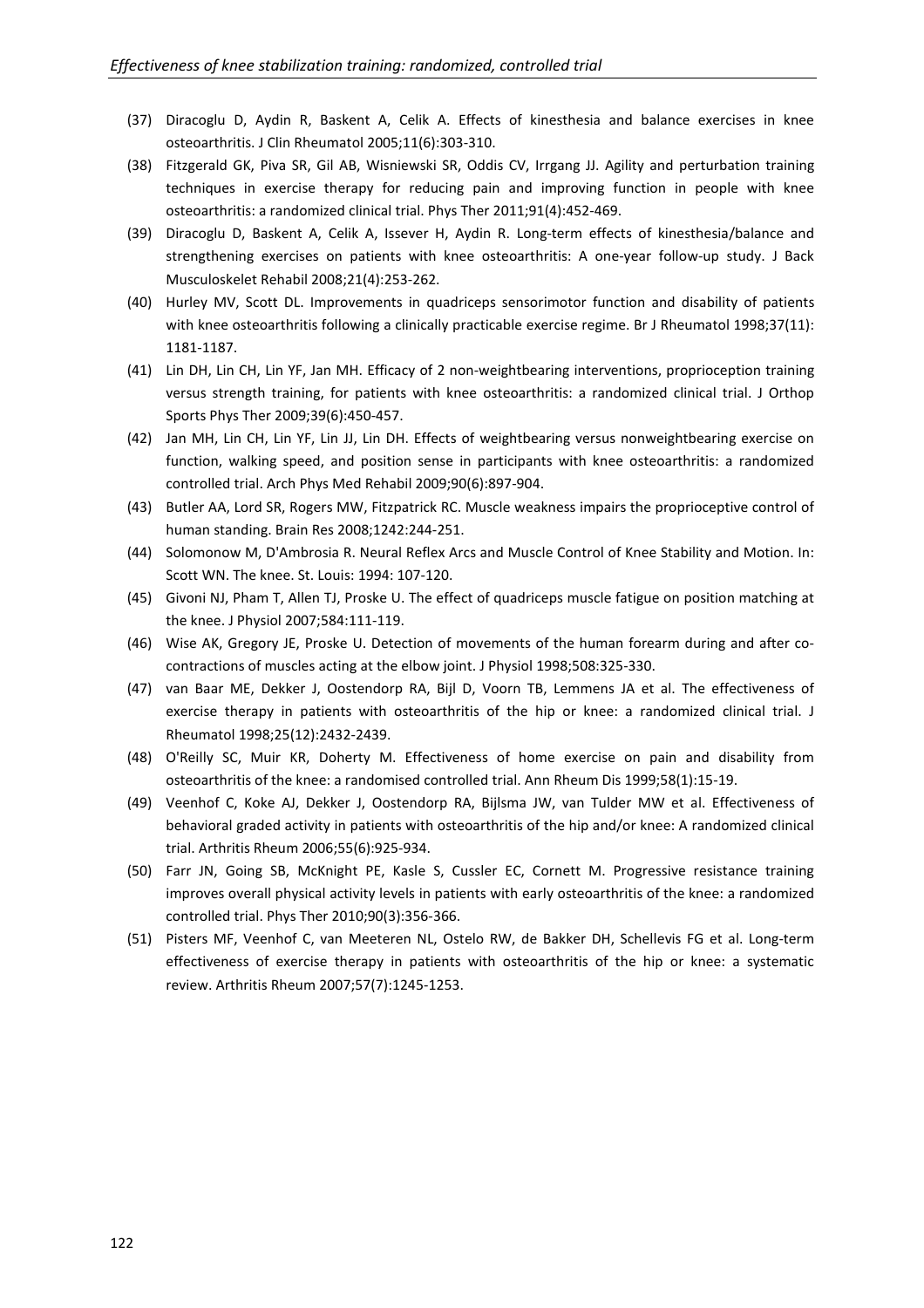## **Supplementary file:** Exercise protocol of experimental intervention

## **Phase 1 (week 1-4)**

## **General information:**

- Supervised exercise therapy twice a week and home exercises for 5 days a week.
- Week 1: hydrotherapy (30 minutes per session) in chest-deep water, using a floating belt during first session only; week 2-4: land-based therapy (60 minutes per session), with education provided for 15 minutes at each first session of week (week 2: OA disease, week 3: risk factors for functional decline, week 4: advice on selfmanagement (including information on knee stabilization process)).
- Exercises consisted of 3 sets of 15 repetitions, with 30 seconds of rest between sets.
- Intensity and knee load were minimal and not increased. When exercise-induced knee pain persists during rest between exercise sets, or for more than one day after exercising, exercise intensity and/or knee loading need to be decreased.
- Therapists provided feedback and instructions on knee position, emphasizing quality of performance of exercises. Exercises were performed in front of mirror if possible.
- Main focus on knee stabilization (proprioceptive accuracy, active control of knee position, neutral knee alignment)

## **Exercises:**

- 1. warming up and cooling down on bicycle ergo meter
- 2. isometrically contracting m. quadriceps femoris while sitting on bench/floor with leg stretched
- 3. flexion-extension of the unloaded knee (0-30° knee flexion) while standing in static stride position (weight-loading on front knee)
- 4. squats (0-30° knee flexion)
- 5. moving bodyweight from knee to knee, while standing in stride position
- 6. making a forward lunge step (0-30° knee flexion)
- 7. making a forward lunge step under sideways knee load, by using a dynaband (0-30° knee flexion)
- 8. rowing ergo meter (3 minutes)

Home exercises: exercise 2, 3 and 4

## **Treatment goals (ICF-classification):**

- b620: proprioceptive function (exercise 3, 4, 5, 6, 7, 8)
- b710: mobility of joint functions (exercise 2, 3, 8)
- b715: stability of joint functions (exercise 3, 4, 5, 6, 7)
- b740: muscle endurance functions (exercise 1, 4, 6, 8)
- b760: control of voluntary movement functions (exercise 2, 3, 4, 5, 6, 7)

ICF=International Classification of Functioning, Disability and Health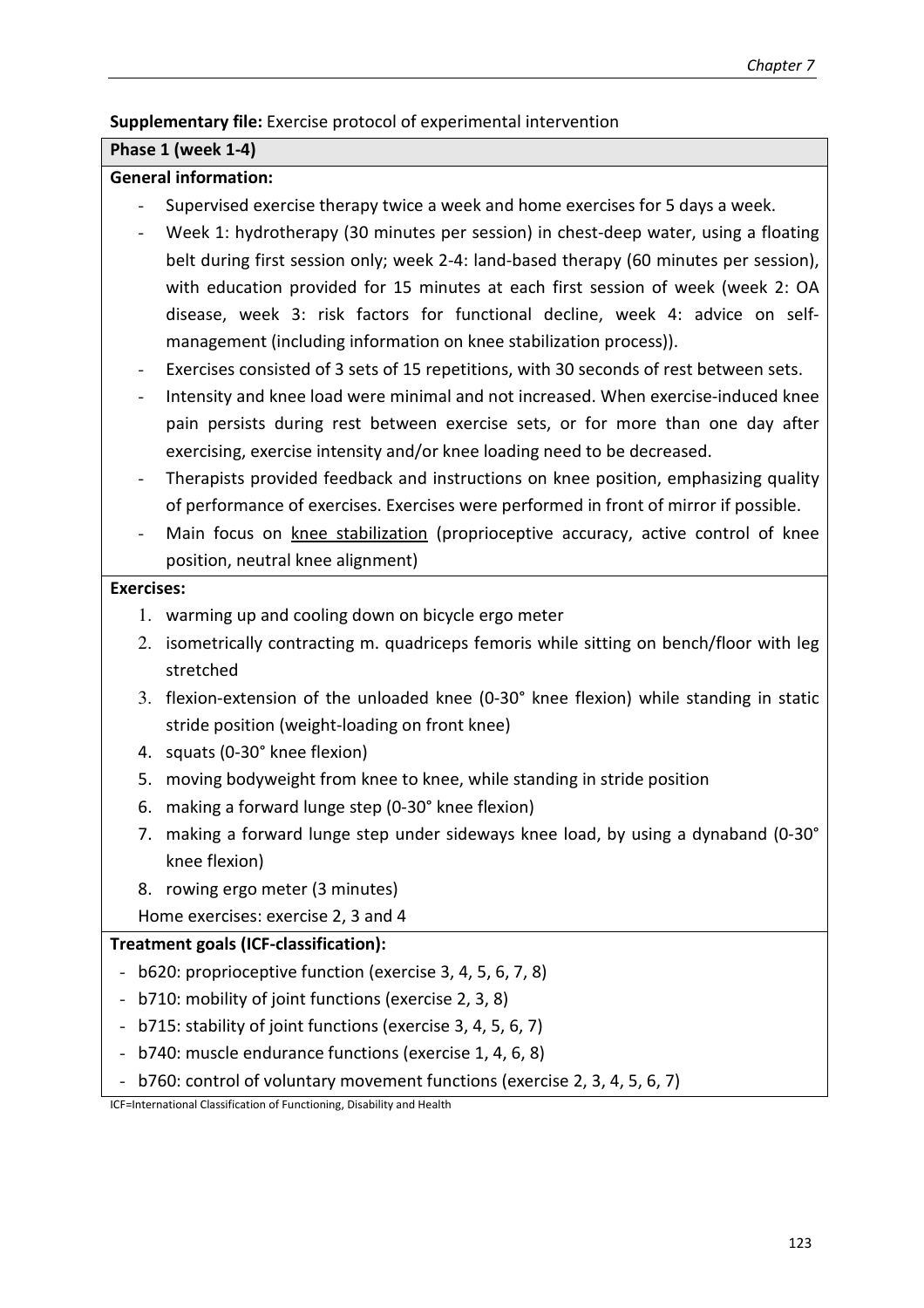# **Phase 2 (week 5-8)**

## **General information:**

- Supervised exercise therapy twice a week and home exercises for 5 days a week.
- Exercises consisted of 3 sets of 15 repetitions (week 5-6), or 3 sets of 20 repetitions (week 7-8), with 30 seconds of rest between sets. Strengthening exercises targeted muscle endurance.
- Exercise intensity and knee loading were gradually increased each week, but remained sub-maximal, meaning that an intensity was chosen in which 3 exercise sets resulted in muscle fatigue. When exercise-induced knee pain persists during rest between exercises sets, or for more than one day after exercising, exercise intensity and/or knee loading need to be decreased.
- Therapists provided feedback and instructions on knee position, emphasizing quality of performance of exercises. Exercises were performed in front of mirror if possible.
- Main focus on muscle endurance, in addition to knee stabilization

## **Exercises:**

- 1. warming up and cooling down on bicycle ergo meter
- 4. squats (0-90° knee flexion)
- 6. making a forward lunge step (0-60° knee flexion)
- 7. making a forward lunge step under sideways knee load, by using dynaband (0-60° knee flexion)
- 8. rowing ergo meter (5 minutes)
- 9. straight leg raising while sitting on bench/floor with leg stretched
- 10. knee flexion-extension while standing on one leg on a step (non-standing foot dropping below step level, sideways)
- 11. one leg standing (0-30° knee flexion)
- 12. standing on balance board, with 2 legs (0-30° knee flexion)
- 13. stepping work-out
- 14. leg press workout

Home exercises: exercise 3, 4, 5 and 9

## **Treatment goals (ICF-classification):**

- b620: proprioceptive function (exercise 4, 6, 7, 8, 10, 11, 12)
- b710: mobility of joint functions (exercise 8, 9)
- b715: stability of joint functions (exercise 4, 6, 7, 9, 10, 11, 12, 13, 14)
- b740: muscle endurance functions (exercise 1, 4, 6, 8, 9, 10, 13, 14)
- b760: control of voluntary movement functions (exercise 4, 6, 7, 9, 10, 11, 12, 13, 14)

ICF=International Classification of Functioning, Disability and Health